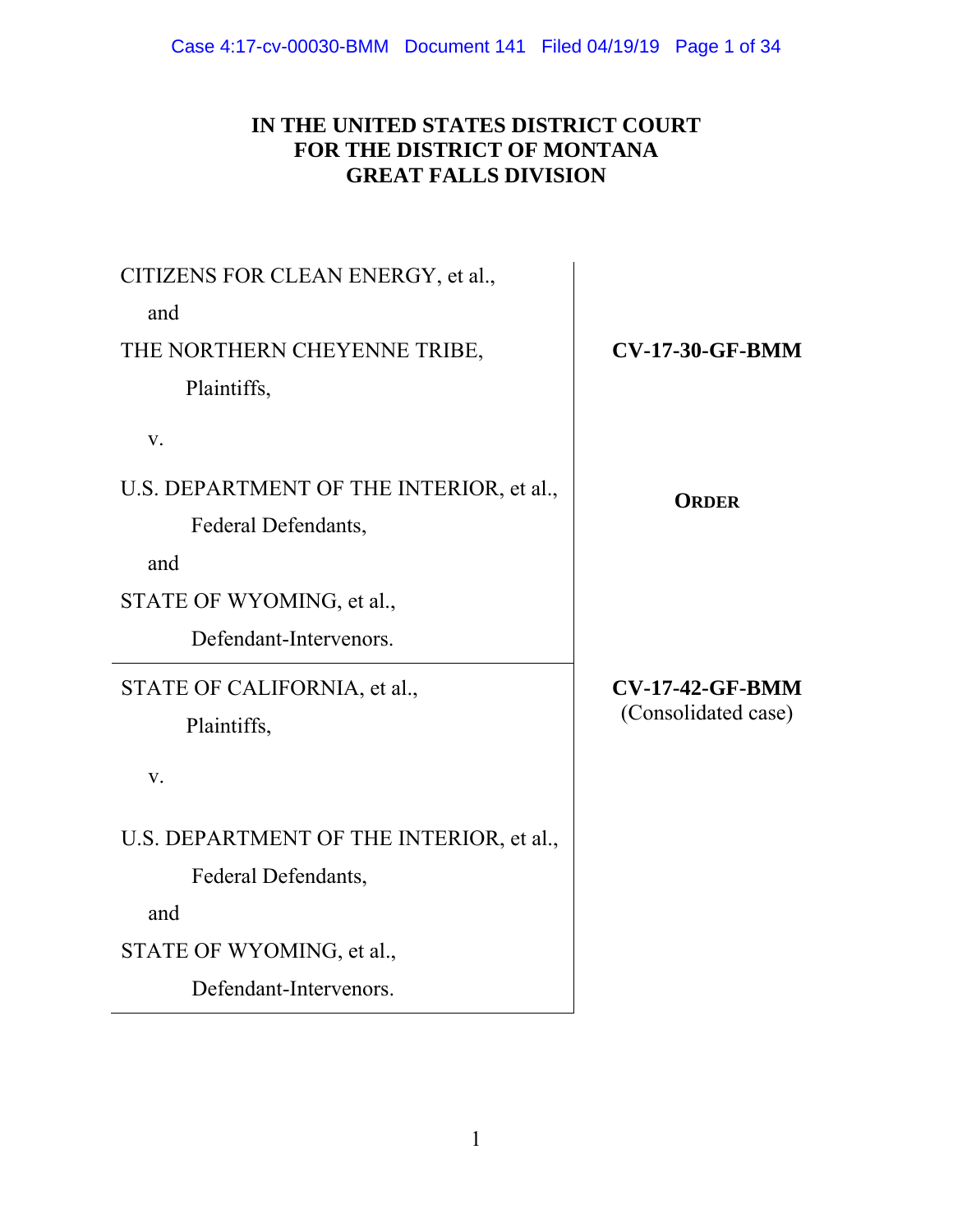#### **INTRODUCTION**

The Court held a hearing on December 13, 2018, on cross-motions for summary judgment filed in this consolidated action brought by the Center for Biological Diversity, Citizens for Clean Energy, Defenders of Wildlife, EcoCheyene, Montana Environmental Information Center, Sierra Club, the Northern Cheyenne Tribe, and WildEarth Guardians (collectively "Organizational Plaintiffs"), State of California, State of Washington, and the State of New Mexico (collectively "State Plaintiffs"), and by Defendants Secretary of Interior Ryan Zinke, the U.S. Department of Interior, the U.S. Bureau of Land Management (collectively "Federal Defendants"), the State of Wyoming, the State of Montana (collectively "State Defendants"), and the National Mining Association (collectively "Defendants"). For ease of reference the Court will use the generic terms Plaintiffs and Defendants unless an issue requires the Court to identify a specific party.

#### **A. PROCEDURAL HISTORY**

Plaintiffs filed their Complaint in CV-17-30-GF-BMM on March 29, 2017. (Doc. 1.) The Court granted the State of Wyoming's Motion to Intervene (Doc. 25) on May 30, 2017. (Doc. 30.) The Court granted the parties Joint Motion to Consolidate Cases (Doc. 33) on June 2, 2017. (Doc. 34.) The Court granted National Mining Association's Motion to Intervene (Doc. 37) on July 10, 2017. (Doc. 41.)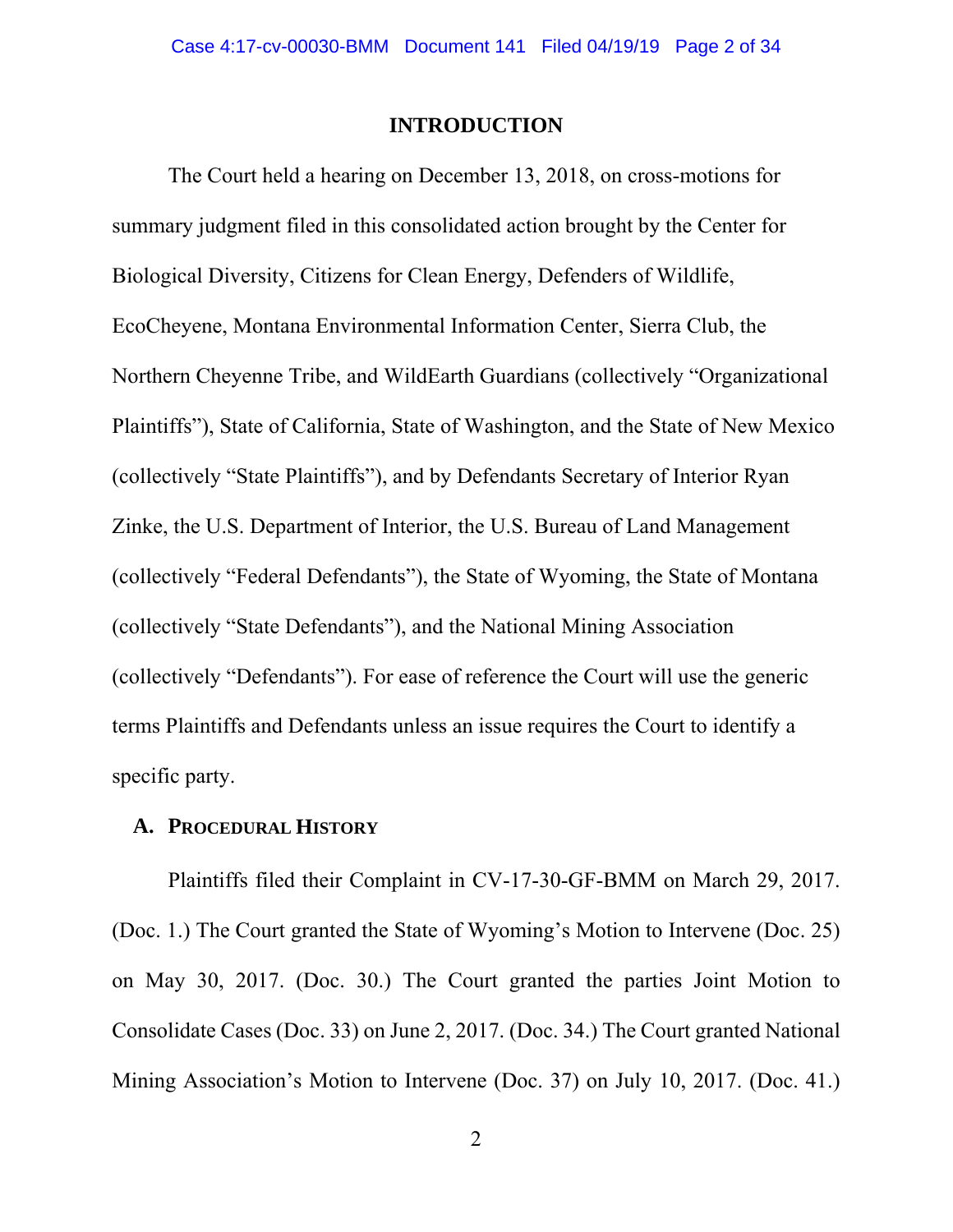The Court granted the State of Montana's Motion to Intervene (Doc. 39) on July 10, 2017. (Doc. 42.)

 State Plaintiffs filed their Motion for Summary Judgement on July 27, 2018. (Doc. 115.) Organizational Plaintiffs filed their Motion for Summary Judgment on July 27, 2018. (Doc. 117.) Federal Defendants filed their Cross Motion for Summary Judgment on September 7, 2018. (Doc. 123.) State Defendants filed their Cross Motion for Summary Judgment on September 19, 2018. (Doc. 125.) National Mining Association filed its Cross Motion for Summary Judgment on September 18, 2018. (Doc. 127.)

### **B. FACTUAL BACKGROUND**

 The United States Government owns an approximately 570-million-acre coal mineral estate. (Doc. 118 at 12.) The Bureau of Land Management ("BLM") administers federal coal leases on the Government's estate. (Doc. 118 at 12.) The BLM possess broad discretion to lease public land for coal mining. (Doc. 118 at 12.) The BLM remains constrained, however, by the Federal Lands Policy and Management Act ("FLMPA") and the Mineral Leasing Act of 1920 ("MLA") (as amended by the Federal Coal Leasing Amendment Act). (Doc. 118 at 13.)

 BLM currently manages 306 active federal coal leases in ten states. (Doc. 118 at 13.) The BLM managed leases account for an estimated 7.4 billion tons of recoverable coal. (Doc. 118 at 13.) Over forty percent of the coal produced in the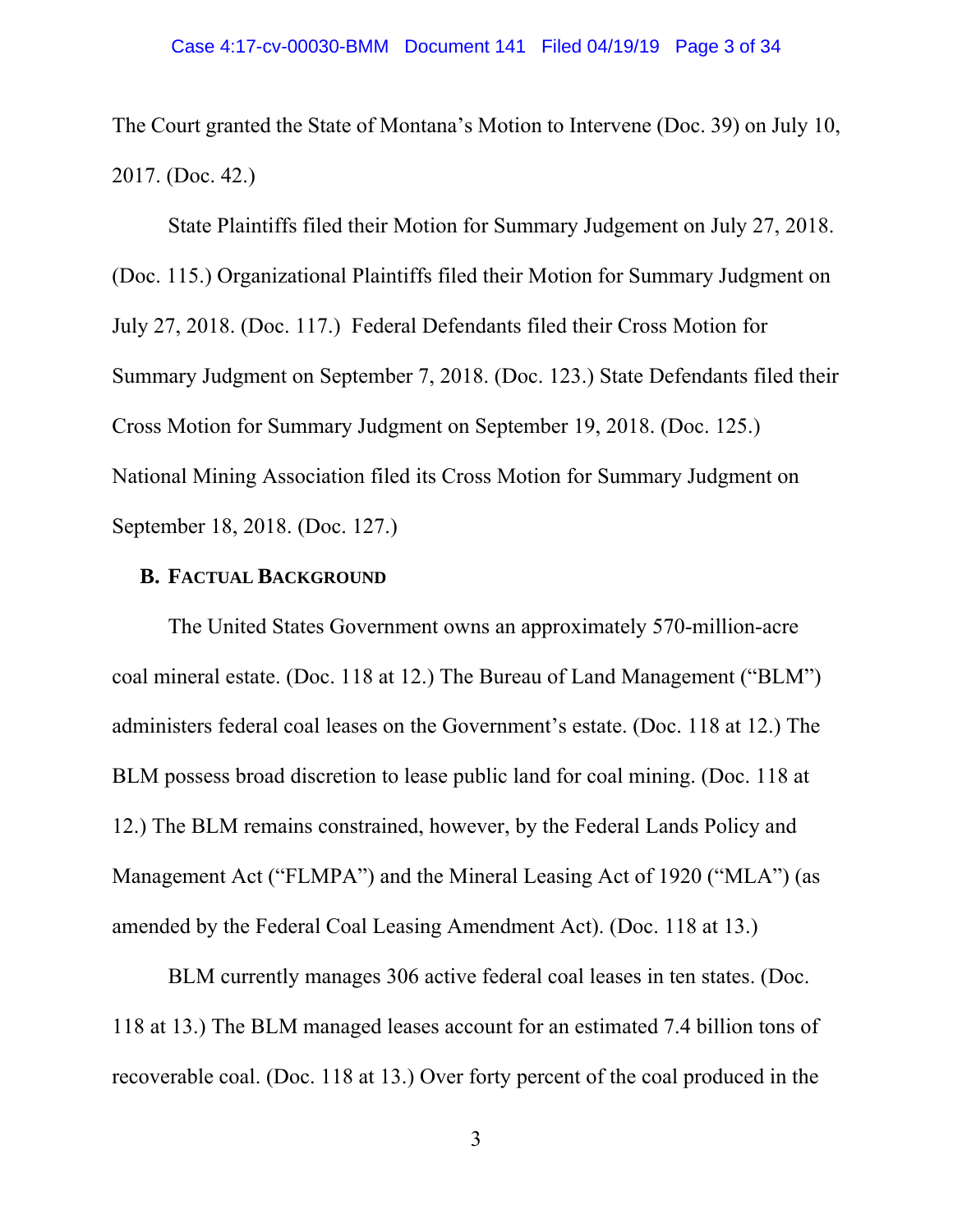United States comes from federal land. AR-00004. Over eighty-five percent of coal production on federal land in the United States occurs in the Powder River Basin shared by Montana and Wyoming. *Id.* BLM possessed forty-four pending lease and lease-modification applications in February of 2017. (Doc. 118 at 14.) BLM last commenced a comprehensive environmental review for the federal coal program in 1979. (Doc. 118 at 14.)

# **1. Secretarial Order 3338**

Former Secretary of the Interior Sally Jewell issued Secretarial Order 3338

(hereafter "the Jewell Order") on January 15, 2016. (Doc. 118 at 16.) The Jewell

Order directed BLM to prepare a programmatic environment impact statement

("PEIS") that addressed at a minimum the following issues:

 (a) how, when, and where to lease coal; (b) fair return to the American public for federal coal; (c) the climate change impacts of the federal coal program, and how best to protect the public lands from climate change impacts; (d) the externalities related to federal coal production, including environmental and social impacts; (e) whether lease decision should consider whether the coal would be for export; and (f) the degree to which federal coal fulfills the energy needs of the United States.

(Doc. 118 at 17.) the Jewell Order imposed a moratorium on new coal leasing until completion of the PEIS. (Doc. 118 at 16.)

# **2. Secretarial Order 3348**

President Trump issued an executive order on March 28, 2017, commanding

Secretary of the Interior Ryan Zinke to "take all steps necessary and appropriate to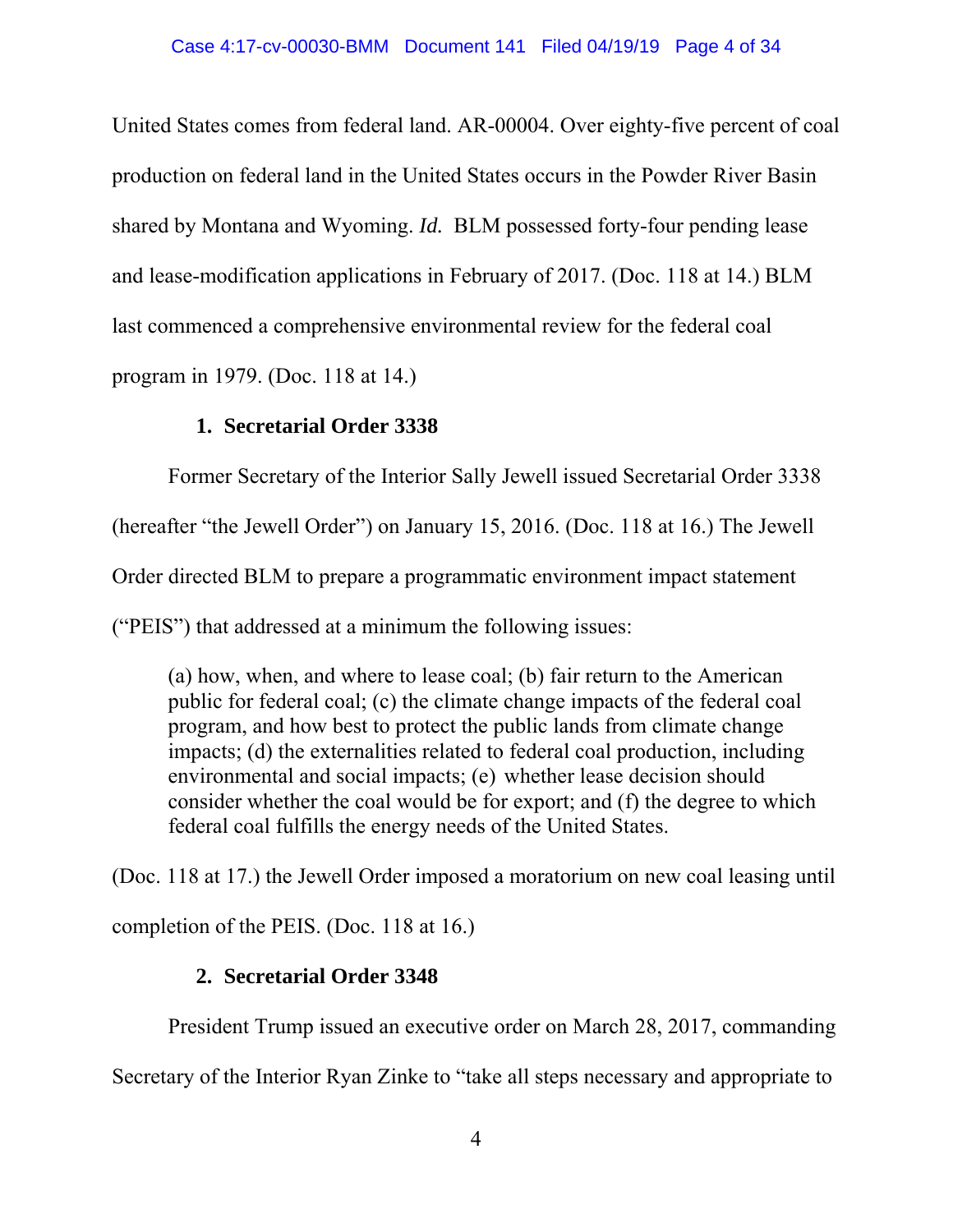amend or withdraw" the Jewell Order. (Doc. 118 at 20.) Secretary Zinke subsequently issued Secretarial Order 3348 (hereafter "the Zinke Order") on March 29, 2017. AR-00001-2 The Zinke Order determined that "the public interest is not served by halting the Federal coal program for an extended time[.]" *Id.* The Zinke Order further reasoned that Federal Defendant's consideration of potential improvements to the coal leasing program did not require a PEIS. *Id.* The Zinke Order lifted the moratorium and directed BLM to "process coal lease applications and modifications expeditiously in accordance with regulations and guidance existing before the issuance of" the Jewell Order. *Id.* 

#### **C. LEGAL BACKGROUND**

A series of federal statutes governs resolution of these motions.

## **1. National Environmental Policy Act**

 The National Environmental Policy Act ("NEPA") requires federal agencies to "take a hard look" at the "environmental consequences" of their decisionmaking. *Robertson v. Methow Valley Citizens Council*, 490 U.S. 332, 350 (1989) (internal citations omitted). The statute "does not mandate particular results." *Id*. NEPA instead "prescribes the necessary process" that agencies must follow to identify and evaluate "adverse environmental effects of the proposed action." *Id*. Such effects may be direct, "indirect," or "cumulative." 40 C.F.R. § 1502.16.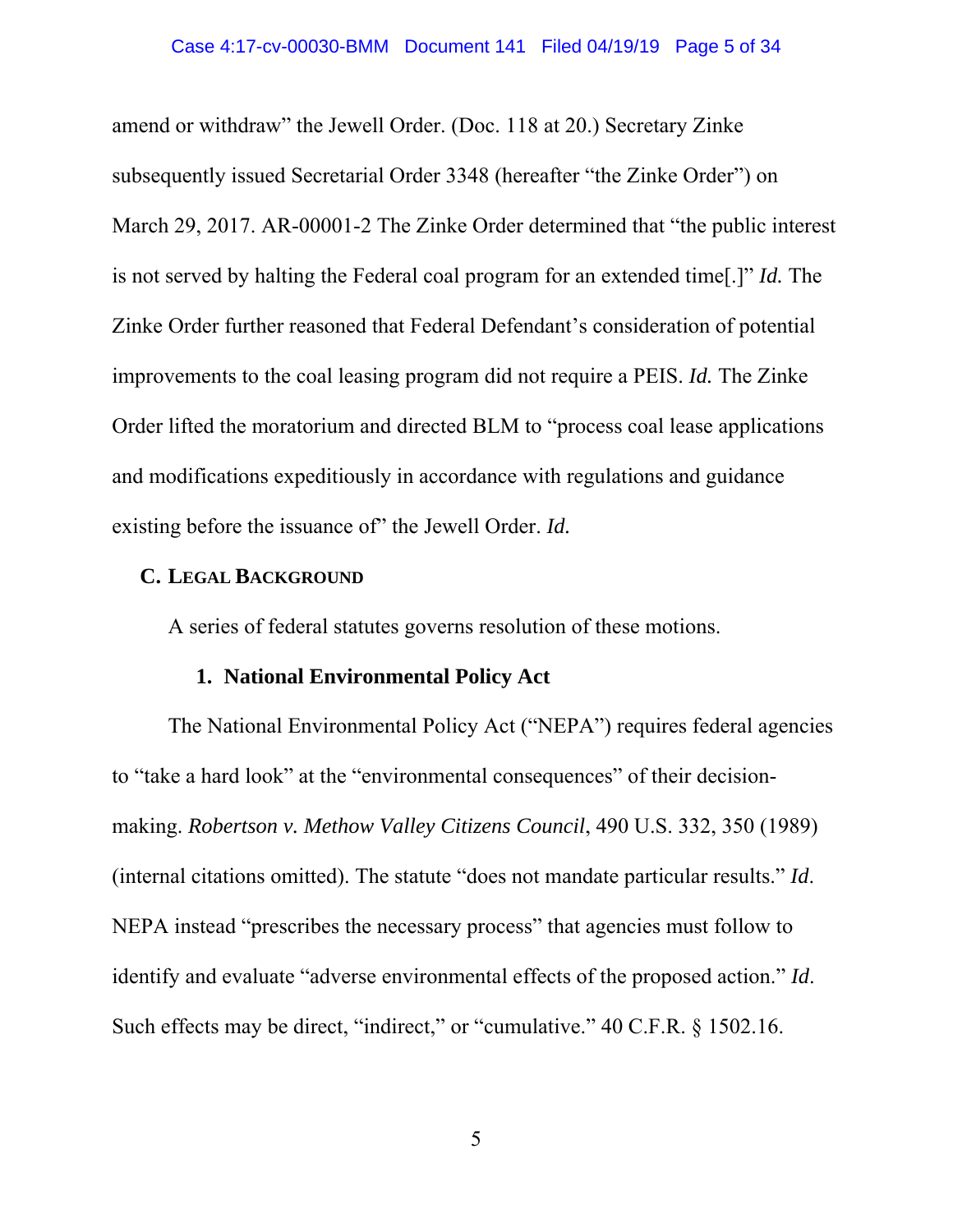### **2. Mineral Leasing Act**

 The MLA governs the leasing of public land for coal production. The MLA authorizes the Secretary of the Interior ("Secretary") to divide lands that "have been classified for coal leasing into leasing tracts of such a size as [the Secretary] finds appropriate and in the public interest and which will permit the mining of coal." 30 U.S.C. § 201(a)(1). The MLA requires the Secretary, "in his discretion, upon the request of any qualified application or his own motion" to "offer such lands for leasing." *Id*. The MLA requires the Secretary to "award leases thereon by competitive bidding." *Id*. The MLA bars the Secretary from awarding a lease to a less than fair market value bid. *Id*. "No lease shall be held unless the lands containing the coal deposits have been included in a comprehensive land-use plan and such sale is compatible with such plan."  $30 \text{ U.S.C.} \& 201(3)(\text{A})(i)$ .

# **3. Federal Land Policy and Management Act**

 The Federal Land Policy and Management Act ("FLPMA"), 43 U.S.C. § 1701, et seq., dictates the framework under which BLM manages public lands. It is the policy of the United States, pursuant to FLPMA, that "the public lands be managed in a manner that will protect the quality of scientific, scenic, historical, ecological, environmental, air and atmospheric, water resource, and archeological values." 43 U.S.C. § 1701(a)(8). FLPMA further states that the policy of the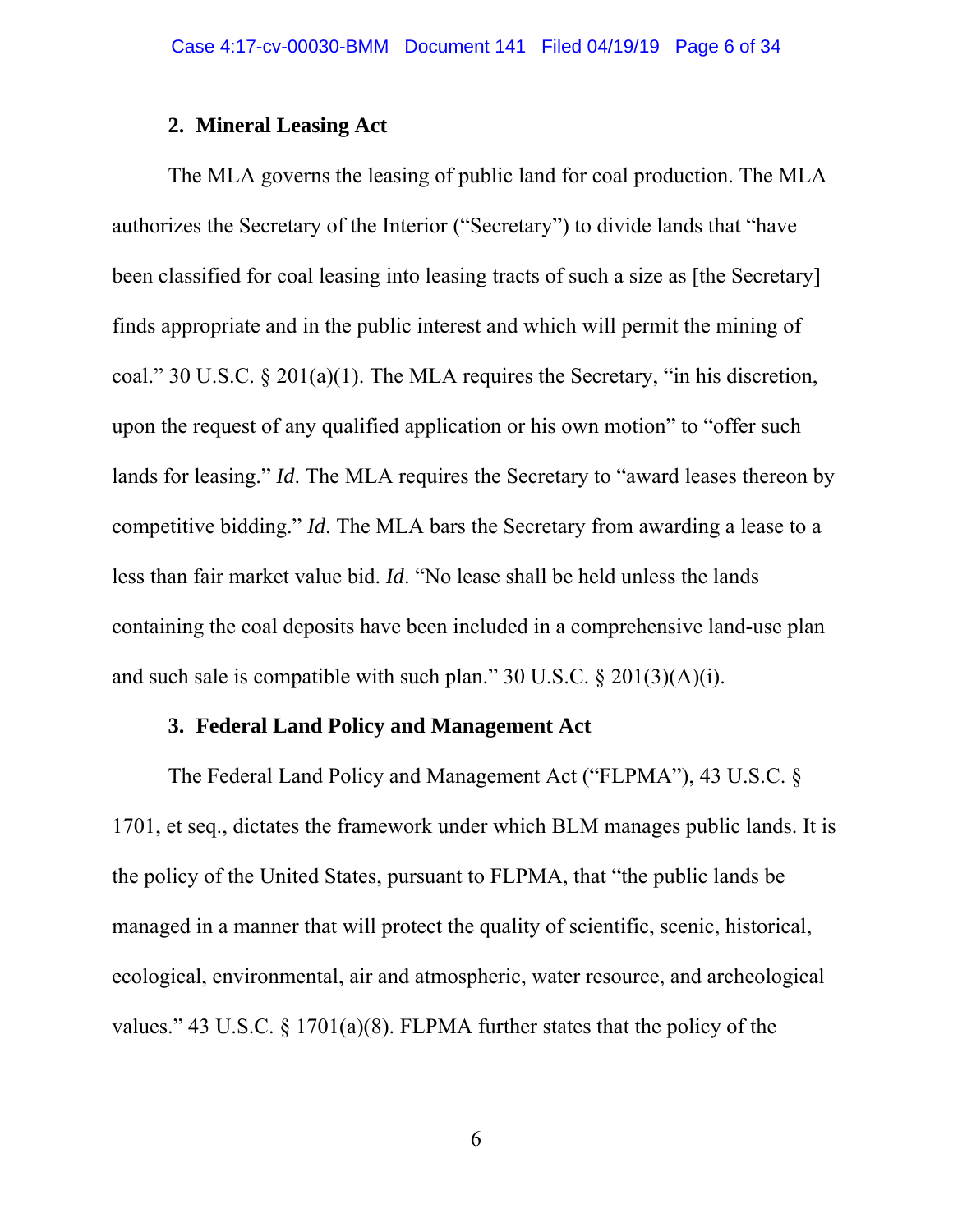United States requires that the "United States receive fair market value of the use of the public lands and their resources." 43 U.S.C. § 1701(a)(8).

 BLM accomplishes this directive by developing, maintaining, and revising RMPs. 43 U.S.C. § 1712(a); 43 C.F.R. § 1601.0–5(n). RMPs "guide and control future management actions." 43 C.F.R. § 1601.0–2. RMPs establish "[l]and areas for limited, restricted or exclusive use" and determine "[a]llowable resource uses (either singly or in combination) and related levels of production or use to be maintained." 43 C.F.R. § 1601.0-5(n)(1)–(2).

### **DISCUSSION**

A court should grant summary judgment where the movant demonstrates that no genuine dispute exists "as to any material fact" and the movant is "entitled to judgment as a matter of law." Fed. R. Civ. P. 56(a). Summary judgment remains appropriate for resolving a challenge to a federal agency's actions when review will be based primarily on the administrative record. *Pit River Tribe v. U.S. Forest Serv.*, 469 F.3d 768, 778 (9th Cir. 2006).

The Administrative Procedure Act ("APA") standard of review governs Plaintiffs' claims. *W. Watersheds Project v. Kraayenbrink*, 632 F.3d 472, 481, 496 (9th Cir. 2011); *Bennett v. Spear*, 520 U.S. 154, 174 (1997). The APA instructs a reviewing court to "hold unlawful and set aside" agency action deemed "arbitrary, capricious, an abuse of discretion, or otherwise not in accordance with law." 5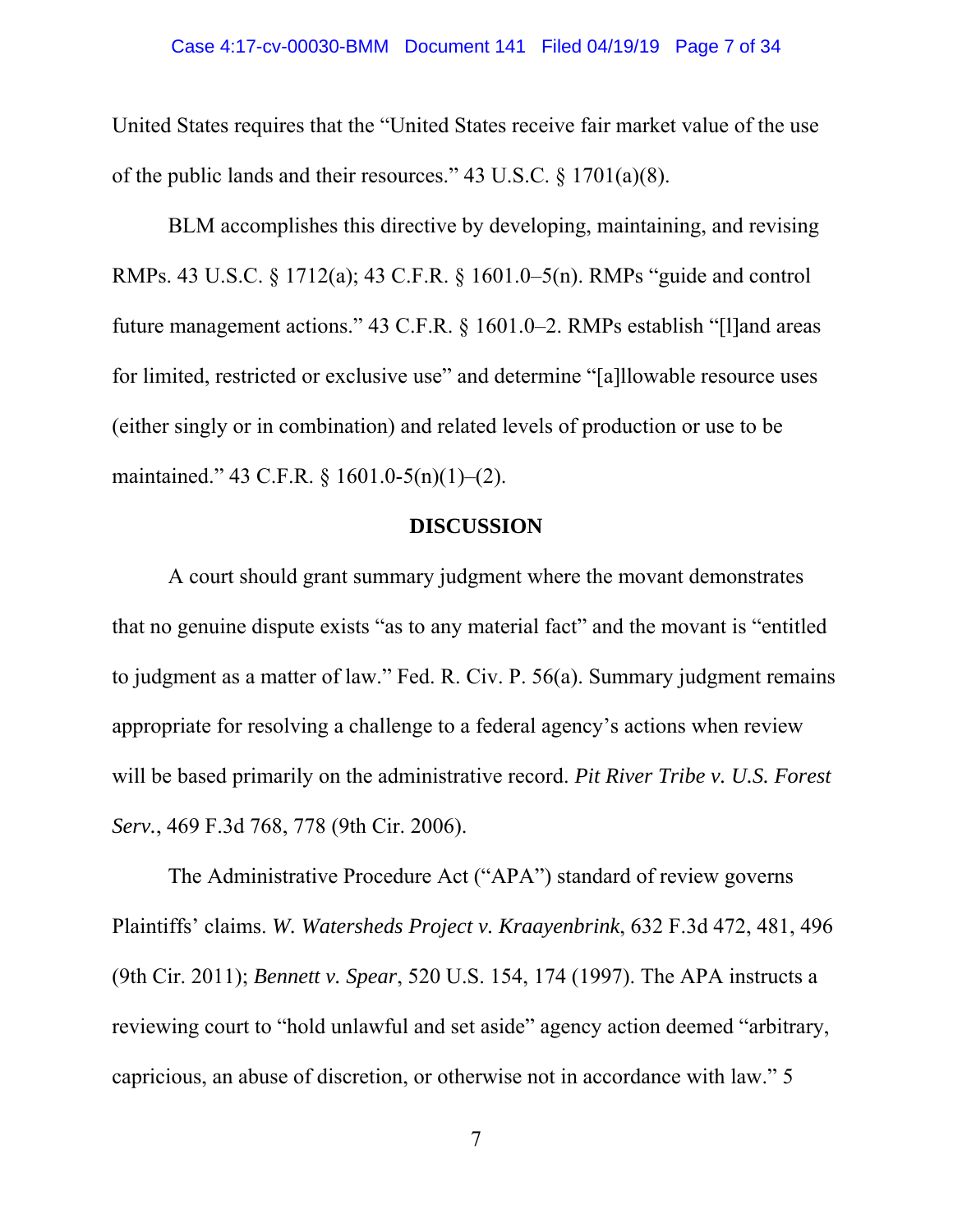U.S.C. § 706(2)(A). A rational connection must exist between the facts found and the conclusions made in support of the agency's action. *Kraayenbrink*, 632 F.3d at 481. The Court reviews the Department's compliance with NEPA, the MLA, and FLPMA under the arbitrary and capricious standard pursuant to the APA. *See Center for Biological Diversity v. Nat'l. Highway Traffic Safety Admin.*, 538 F.3d 1172, 1194 (9th Cir. 2008). Federal courts shall "compel agency action unlawfully withheld or unreasonably delayed." 5 U.S.C. § 706(1). Agency action "includes the whole or part of an agency rule, order, license, sanction, relief or the equivalent or denial thereof, or failure to act." 5 U.S.C. § 551(13). Courts have interpreted claims under 5 U.S.C. § 706(1) to compel "discrete agency action that [the agency] is required to take." *Norton v. Southern Utah Wilderness Alliance (SUWA)*, 542 U.S. 55, 65 (2004).

#### **I. ARTICLE III STANDING**

 Defendants assert that Plaintiffs allege conjectural harm, rather than any imminent threat, and thereby lack standing to bring their claims. (Doc. 124 at 27.) Defendants assert that a series of four events must occur to establish imminent harm: (1) an operator applies to lease land or to modify a lease where Plaintiffs' members recreate; (2) a BLM office completes an environmental assessment ("EA") or EIS and determines the fair market value of the coal and approves the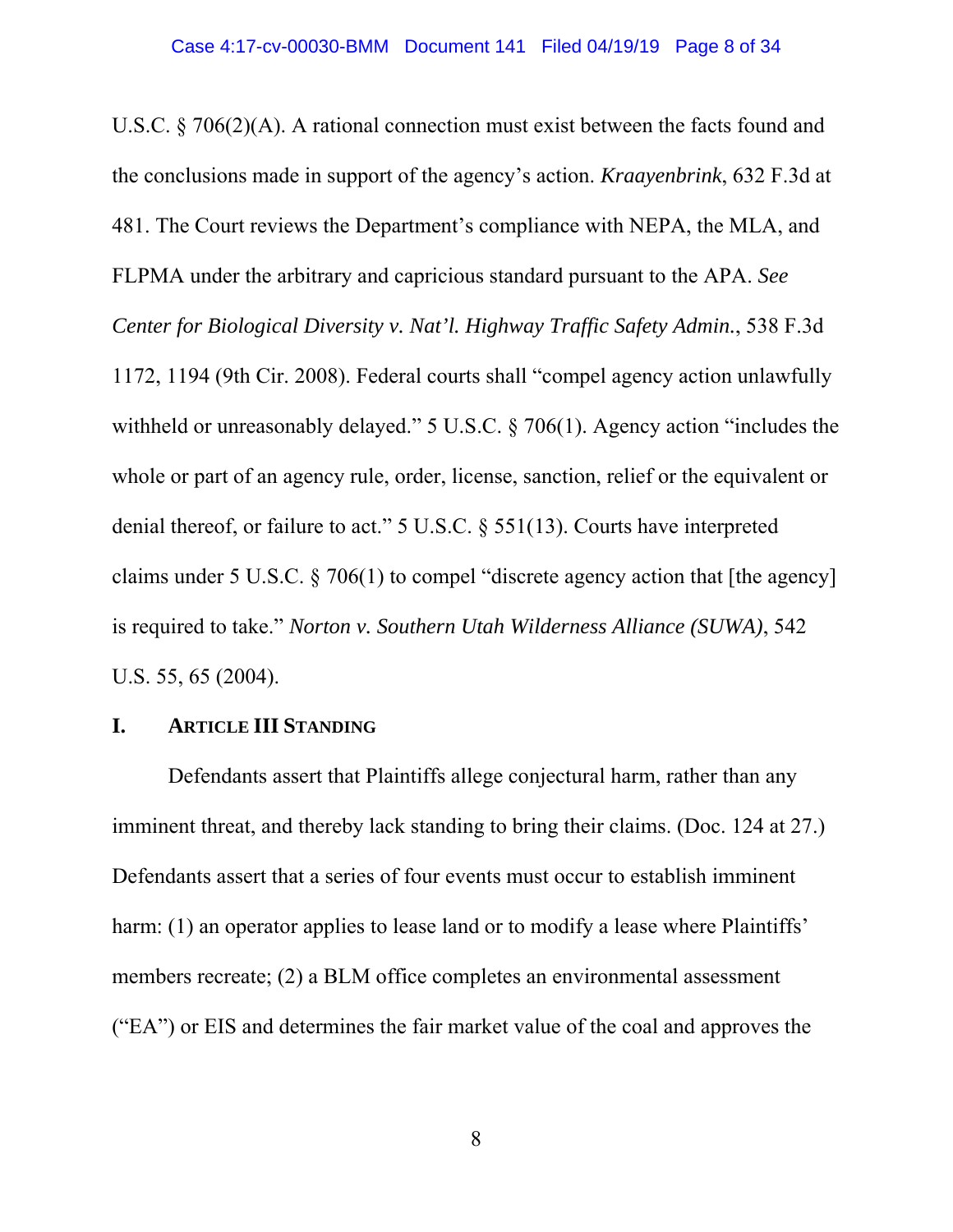lease modification; (3) a surface mining permit is issued; and (4) the mining plan is approved. *Id.* at 28.

Defendants argue that none of these events can be characterized as imminent or impending. *Id.* Defendants argue further that Plaintiffs lack standing due to broad-ranging nature of the alleged harm that cannot be traced to the challenged action. *Id.* Defendants further argue that Plaintiffs have failed to demonstrate injury-in-fact because BLM has approved no leasing decisions since Secretary Zinke lifted the moratorium. *Id.* 

 Article III standing requires a plaintiff, or in the case of an organization, one of its members, to demonstrate: (1) injury-in-fact that is "concrete and particularized" and either "actual or imminent" and not "conjectural or hypothetical;" (2) a "causal connection" between the alleged injury and the conduct complained of; and (3) a likelihood that the injury will be redressed by a favorable decision." *Defenders*, 504 U.S. 555, 560-61 (1992); *Summers v. Earth Island Inst.*, 555 U.S. 488, 493-94 (2009); *Hunt v. Wash. State Apple Advert. Comm'n*, 432 U.S. 333, 343 (1977).

As an initial matter, Defendants' argument that Plaintiffs lack standing to pursue their NEPA claims until after individual leases have been processed and coal has been leased and mined proves unavailing. (Doc. 124 at 28.) Plaintiffs allege that Federal Defendants' conduct in failing to comply with NEPA before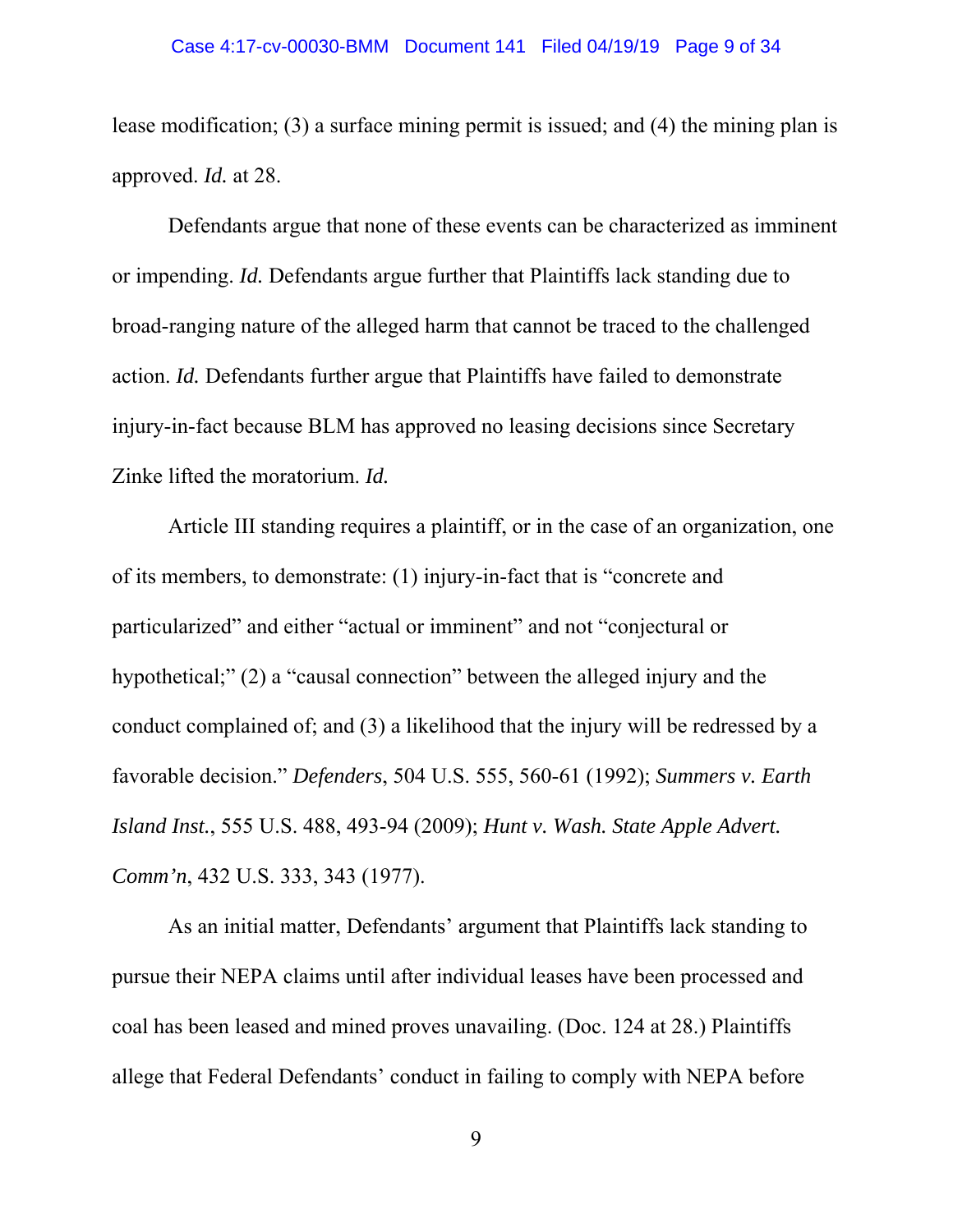ending the coal-leasing moratorium has inflicted a procedural injury. Plaintiffs' alleged procedural injury stems from the risk that takes place "when governmental decisionmakers make up their minds without having before them an analysis of the likely effects of their decision on the environment." *Citizens for Better Forestry v. U.S. Dep't of Agric.*, 341 F.3d 961, 971 (9th Cir. 2003). A programmatic analysis that may predetermine future decisionmaking "represents a concrete injury that plaintiffs must, at some point, have standing to challenge." *Res. Ltd., Inc. v. Robertson*, 35 F.3d 1300, 1303 (9th Cir. 1994). Plaintiffs do not need to wait until after coal has been leased and mining has been approved in order to challenge an alleged procedural injury. *See Sierra Forest Legacy v. Sherman*, 646 F.3d 1161, 1179 (9th Cir. 2011).

## **A. INJURY-IN-FACT**

 A plaintiff must show that the procedures at issue are designed to protect some "threatened concrete interest" to satisfy the injury-in-fact requirement. *WildEarth Guardians v. U.S. Dep't of Agric.*, 795 F.3d 1148, 1154 (9th Cir. 2015). Plaintiffs' Complaint establishes the injury-in-fact requirement of standing. To demonstrate a concrete interest, a plaintiff must show "a geographical nexus between the individual asserting the claim and the location suffering an environmental impact." *Id.*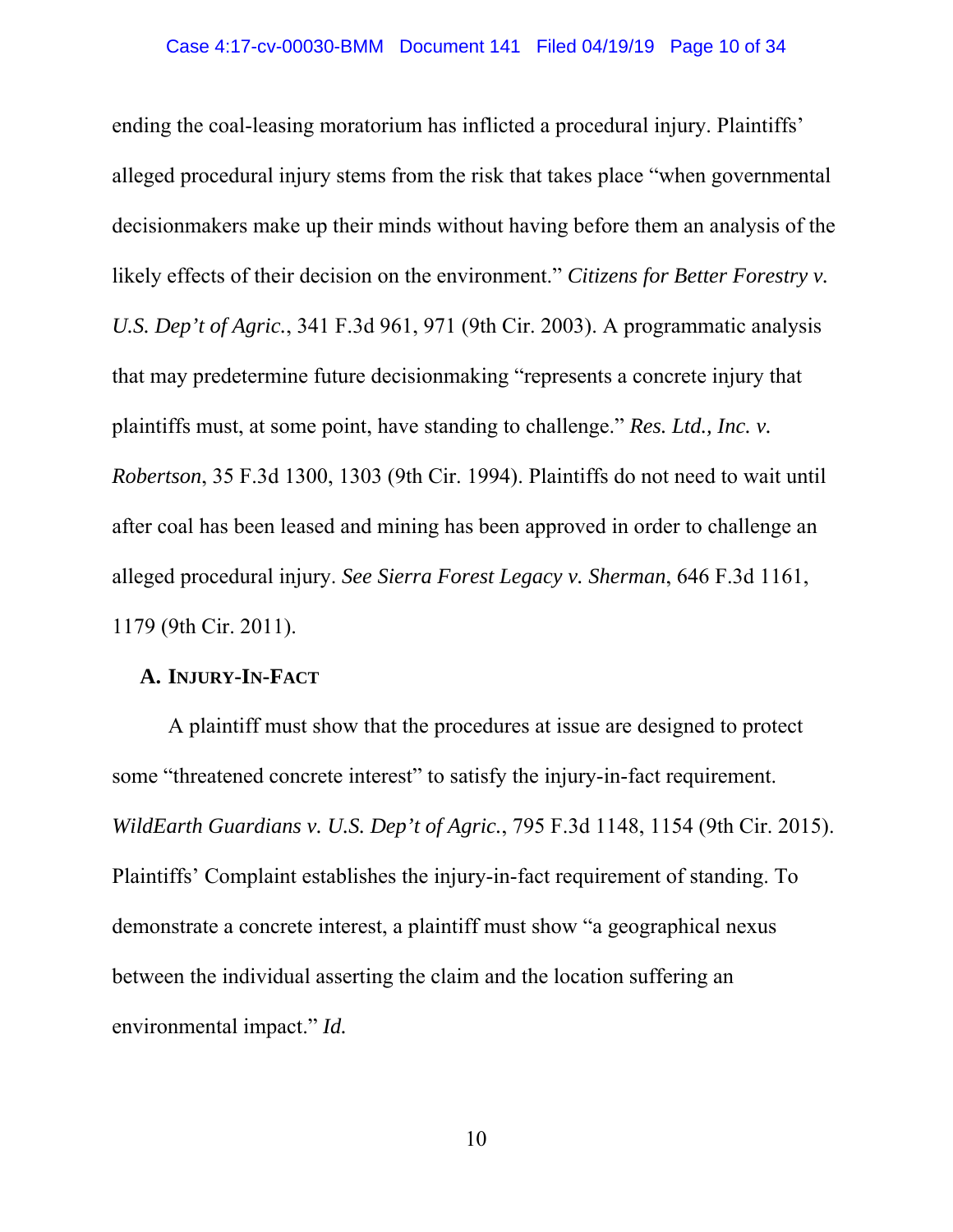### **1. State Plaintiffs**

State Plaintiffs consist of the states of Washington, California, New Mexico, and New York. Federal coal production occurs in New Mexico. AR-1550. Federal coal is transported via railways through California and Washington. Emissions of pollutants from power plants that burn federal coal inhabit New York's air. Coal production, transportation, and consumption affects adversely, in relevant part, air quality and water quality. AR-1584. The federal coal program, as of 2014, stands responsible for an estimated eleven percent of total United States greenhouse gas emissions. AR-1569. State Plaintiffs possess an interest in how the production, transportation, and/or consumption of coal affects the earth and air in their respective domains. *See State of Ga. v. Tenn. Copper Co.*, 206 U.S. 230, 237 (1907). State Plaintiffs' interest proves concrete—the harms of which State Plaintiffs complain occur within each of the state's geographical boundaries. *W. Watersheds Project*, 632 F.3d at 485.

#### **2. Organizational Plaintiffs**

Organizational Plaintiffs likewise possess a concrete interest. The Western Energy (Rosebud), Decker, and Spring Creek mines surround the Northern Cheyenne Reservation. (Doc. 117-6 at ¶ 9.) Pending lease applications existed for the Decker and Spring Creek mines when the Jewell Order imposed a moratorium on new coal leasing. *Id*. at ¶ 12. Organizational Plaintiffs allege that coal mining at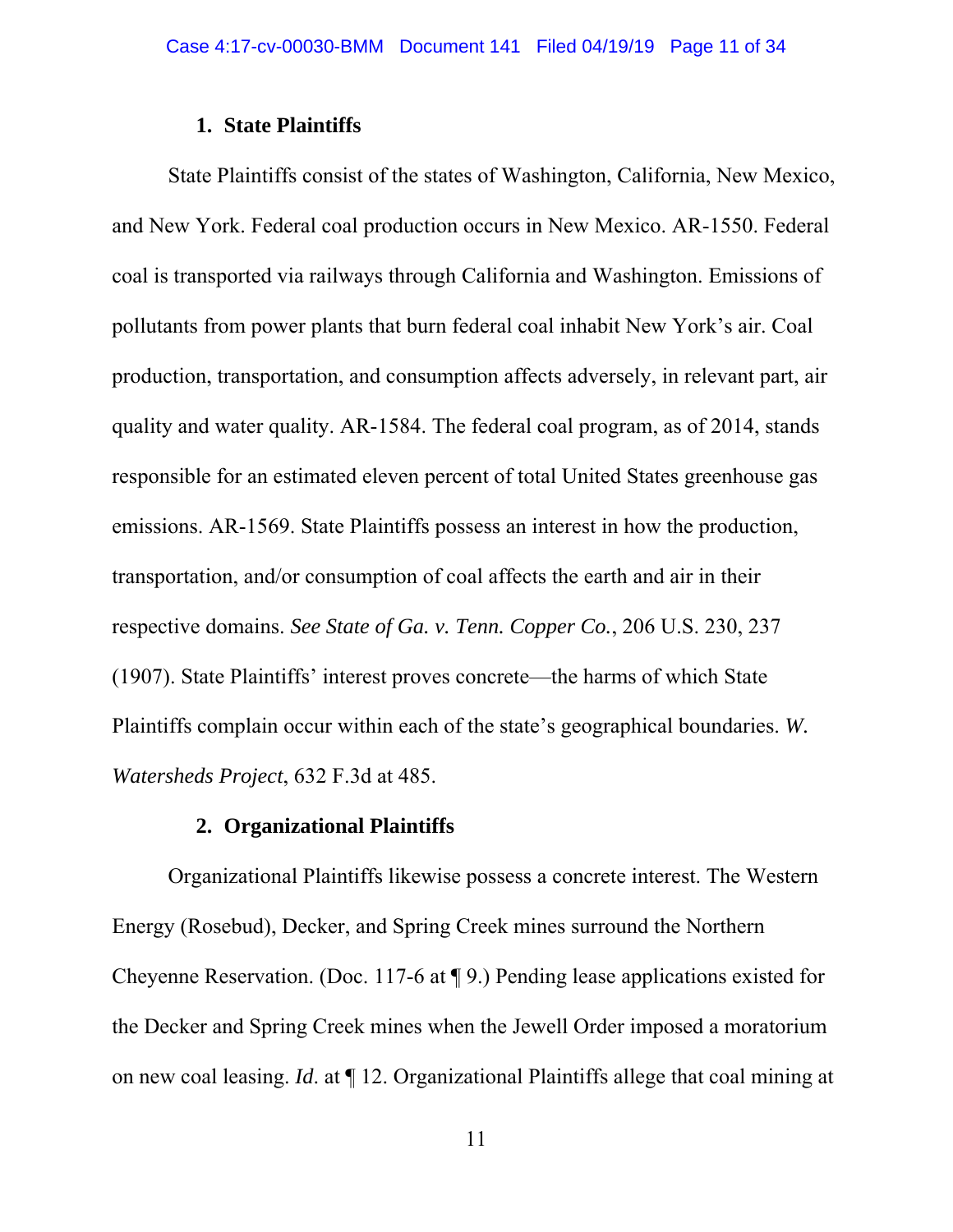the Decker and Spring Creek mines impacts the air and water quality on the reservation, destroys the habitats of sensitive species, and "destroys important cultural sites, including sites used for Cheyenne ceremonies." *Id*. at ¶ 10. Organizational Plaintiffs allege that pollution from coal mining at the Decker and Spring Creek mines equally affects a member-rancher's use of the Tongue River for irrigation and other agricultural purposes. (Doc. 117-2 at  $\P$  4.)

Members further highlight that issuance of pending leases, that previously had been paused pursuant to the Jewell Order, will affect several members' use of areas in Montana, Wyoming, and Utah. (Docs. 117-1 at ¶ 14, 117-3 at ¶¶ 23-24, 38-39, 117-4 at ¶ 14, 117-5 at ¶ 12.) The members attest that the issuance of pending coal leases will increase the noise, air pollution, and visual impacts of coal mining adjacent to the areas in which members use the land. (Docs. 117-1 at ¶¶ 5- 11, 14-15, 117-3 at ¶¶ 32-39, 117-4 at ¶¶ 8-15, 117-5 at ¶¶ 3-10, 12.). The Northern Cheyenne Tribe and Conservation Plaintiffs, through each of their members, allege an injury to its members' recreational and aesthetic interests. *See Friends of the Earth*, 528 U.S. at 183; *Cottonwood Environmental Law Center*, 789 F.3d at 1079.

### **B. CAUSAL CONNECTION AND REDRESSABILITY**

To establish a causal connection, a plaintiff must establish a "more than attenuated" line of causation between the challenged action and the alleged harm.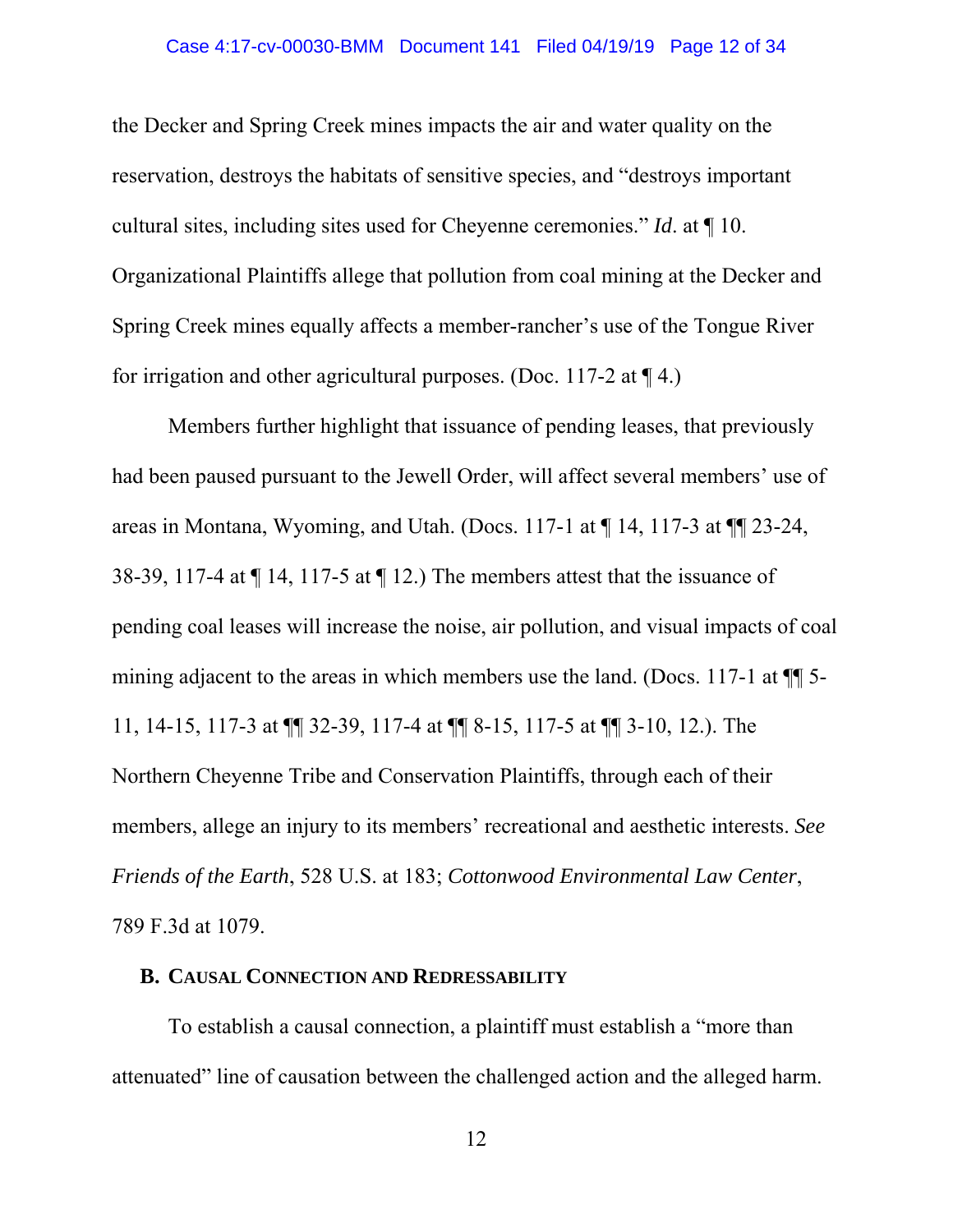*Maya v. Centex Corp.*, 658 F.3d 1060, 1070 (9th Cir. 2011). "Once a plaintiff has established an injury in fact under NEPA the causation and redressability requirements are relaxed." *W. Watersheds Project*, 632 F.3d at 485. Plaintiffs must demonstrate "only that they have a procedural right that, if exercised, could protect their concrete interests." *Id.* 

 Plaintiffs have alleged a procedural right under NEPA. Plaintiffs allege that preparation of an EIS before ending the moratorium would require formal consultation with the Northern Cheyenne Tribe regarding coal-leasing impacts. *See*  40 C.F.R. § 1501.7(a)(1). Plaintiffs assert that Federal Defendants deprived the Northern Cheyenne Tribe of its right to participate in the scoping process. Plaintiffs assert that Defendants' failure to comply with NEPA deprived Plaintiffs of a meaningful opportunity to influence the disposition of coal-lease applications. The NEPA process proves sufficient to redress the procedural injuries that Plaintiffs allege. *See W. Watersheds Project*, 632 F.3d at 485. Plaintiffs have satisfied the causation and redressability requirements.

## **II. RIPENESS**

 Ripeness prevents the Court, "through avoidance of premature adjudication, from entangling [itself] in abstract disagreements over administrative policies, and also to protect the agencies from judicial interference until an administrative decision has been formalized and its effects felt in a concrete way by the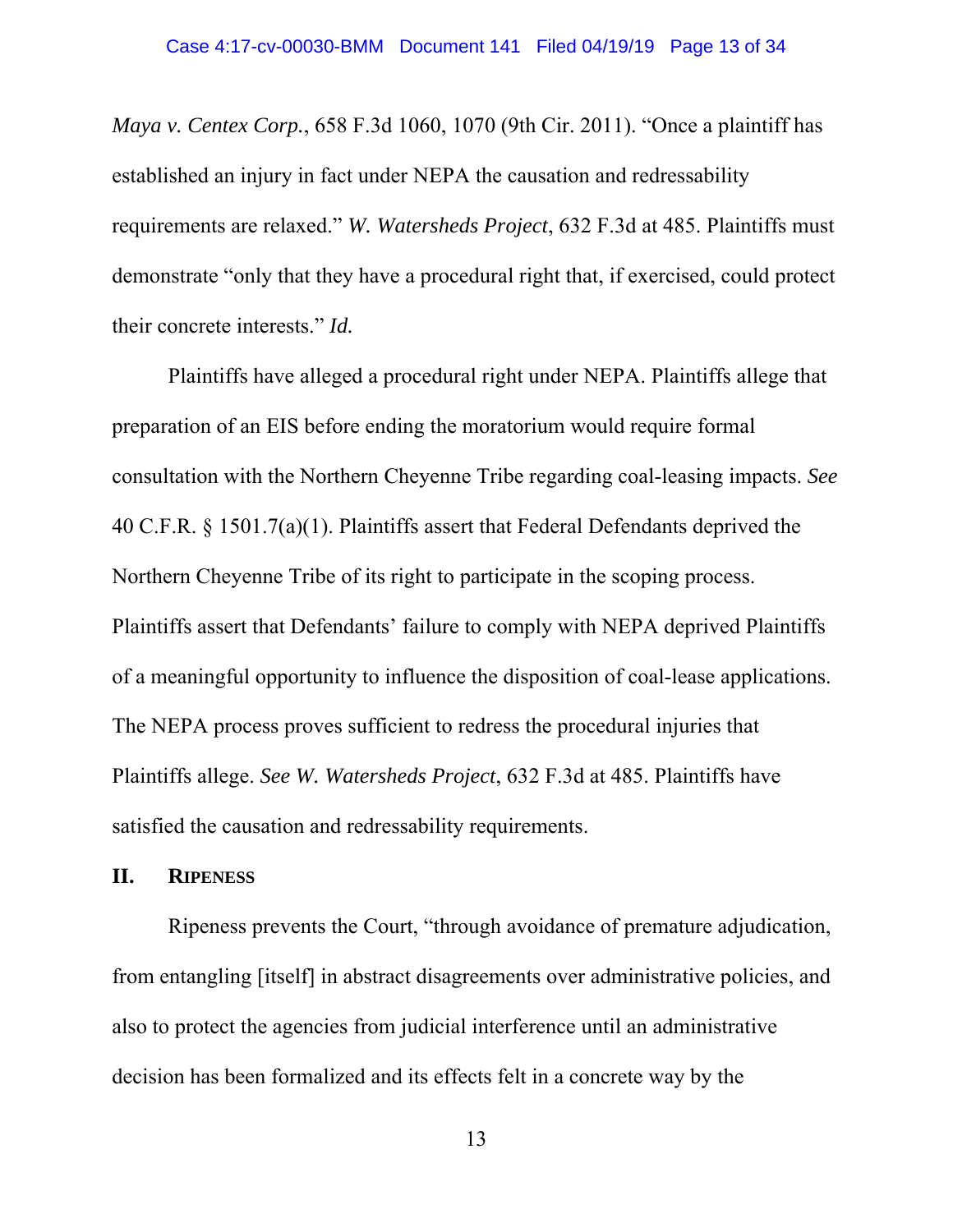challenging parties." *Abbott Laboratories v. Gardner*, 387 U.S. 136, 148-49 (1967). A party that possesses standing and asserts an alleged injury by an agency's failure to comply with NEPA "may complain of that failure at the time the failure takes place, for the claim can never get riper." *Ohio Forestry Ass'n*, 523 U.S. at 737.

 The Court has determined that Plaintiffs have alleged a procedural injury related to Federal Defendants' failure to comply with the NEPA process in revoking the Jewell Order. Plaintiffs allege that the procedural injury occurred when Federal Defendants lifted the moratorium without preparing an EIS, or supplementing the PEIS. These events and the accompanying alleged procedural injury have occurred. Plaintiffs' challenge to the Zinke Order "may be their only opportunity to challenge [the coal-leasing program] on a nationwide, programmatic basis." *Cal. ex rel. Lockyer v. U.S. Dept. of Agriculture*, 575 F.3d 999 (9th Cir. 2009). Plaintiffs' NEPA claims are ripe for review.

#### **III. NEPA AND THE APA**

Plaintiffs argue that Federal Defendants' decision to lift the moratorium constituted a major federal action that remains subject to NEPA review. (Docs. 116 at 25; 118 at 24.) Plaintiffs argue further that Federal Defendants' decision not to prepare an EIS proves reviewable under the APA. (Docs. 129 at 16; 130 at 19.) The United States Supreme Court in *SUWA*, 542 U.S. 55, evaluated the same steps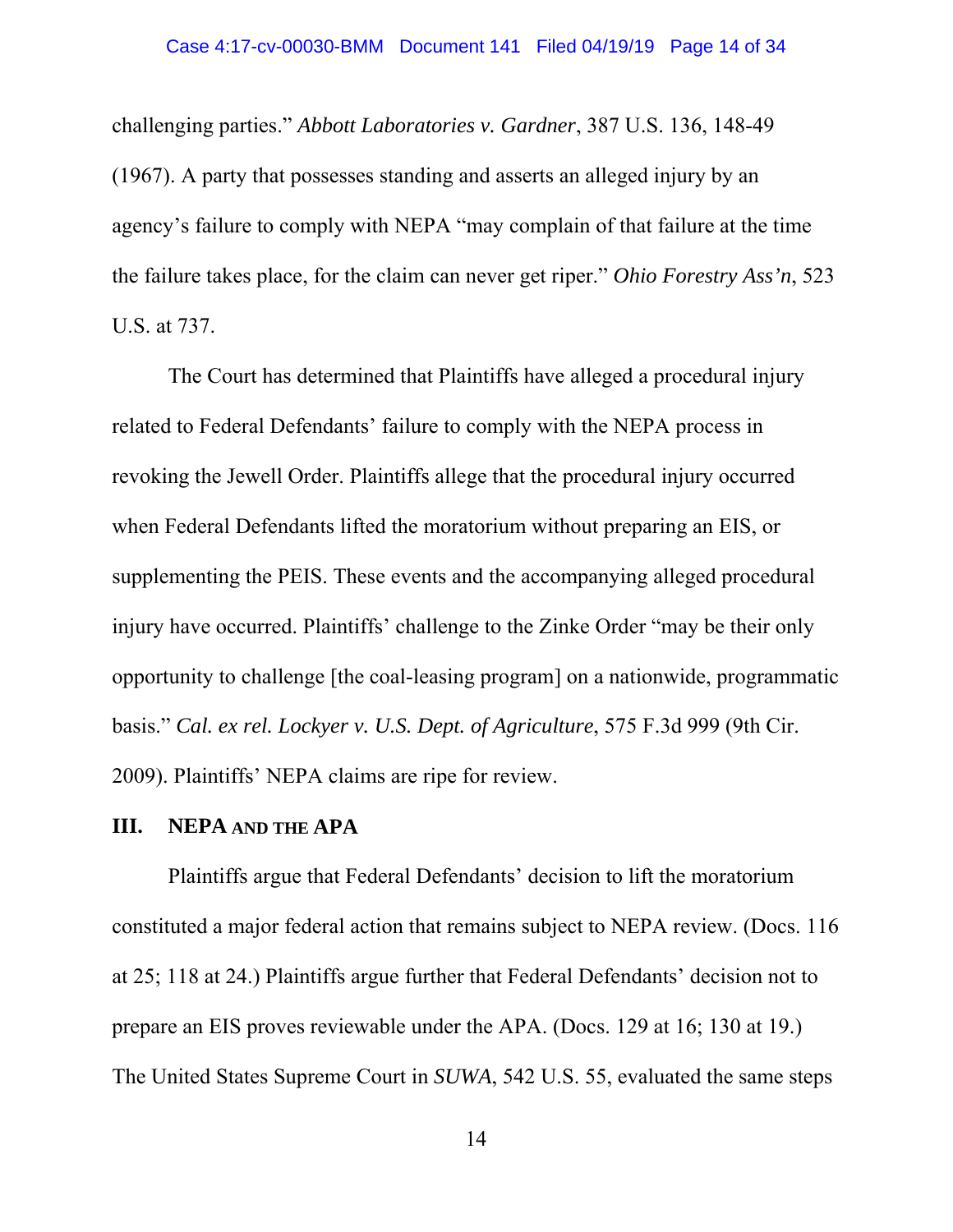at issue in this case: (1) whether NEPA imposed a duty to prepare an EIS, and (2) whether the agency's failure to prepare the EIS was actionable under the APA. 542 U.S. at 72-73 (determining that "[b]efore addressing whether a NEPA-required duty is actionable under the APA, [the court] must decide whether NEPA creates an obligation in the first place.") *Id.* at 72. The Court will follow the United States Supreme Court's approach in *SUWA*. The Court will first determine whether NEPA imposed a duty upon Federal Defendants to prepare or supplement the PEIS before analyzing whether the action is reviewable under the APA.

### **A. NEPA**

NEPA serves as "our basic national charter for protection of the environment." *N. Idaho Cmty. Action Network v. U.S. Dep't of Transp.*, 545 F.3d 1147, 1153 (9th Cir. 2008) (*quoting Ctr. For Biological Diversity v. Nat'l Highway Traffic Safety Admin.*, 538 F.3d 1172, 1185 (9th Cir. 2008)). "NEPA requires that federal agencies perform environmental analysis before taking 'any major Federal actions significantly affecting the quality of the human environment.'" *Center for Biological Diversity v. Salazar*, 706 F.3d 1085, 1094 (*quoting* 42 U.S.C. § 4332(2)(C)).

The existence of a NEPA triggering event "depends on whether there is a new proposed major Federal action." *Salazar*, 706 F.3d at 1094. The threshold to trigger NEPA remains "relatively low." *Lockyer*, 575 F.3d at 1018. A NEPA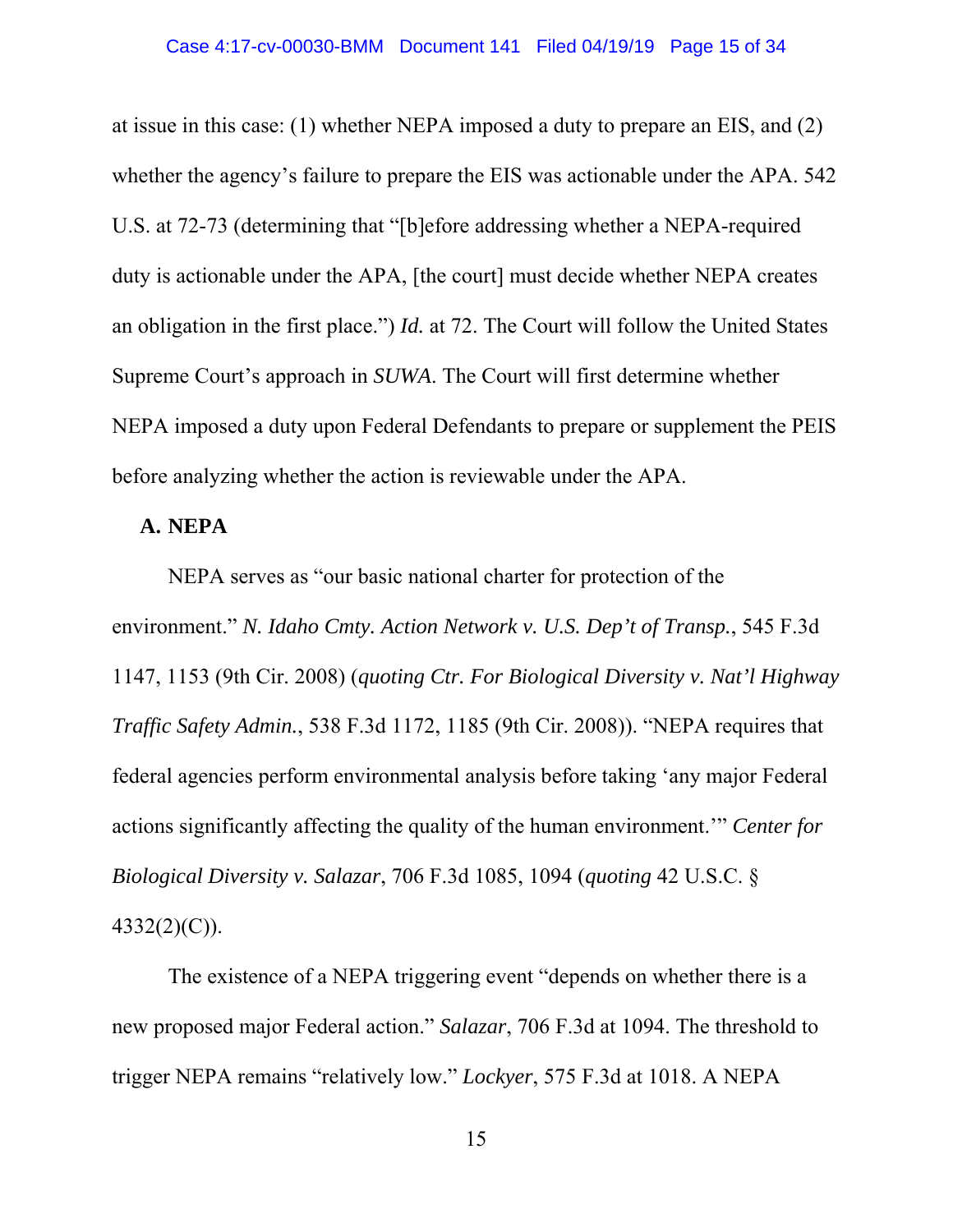#### Case 4:17-cv-00030-BMM Document 141 Filed 04/19/19 Page 16 of 34

triggering event requires merely that a plaintiff "raise substantial questions whether a project may have a significant effect on the environment." *Id.* (*quoting Blue Mtns. Biodiversity Project v. Blackwood*, 161 F.3d 1208, 1212 (9th Cir. 1998)).

NEPA does not always require an EIS to ensure that an agency has taken a "hard look" at potential environmental impacts. *Lockyer*, 575 F.3d at 1012. An agency may comply with NEPA through the preparation of the following documents and accompanying analysis: (1) an EIS; (2) a less extensive EA and a finding of no significant impact on the environment ("FONSI"); or (3) a categorical exclusion and finding that the action does not individually or cumulatively have a significant effect on the human environment. *Id.*; 40 C.F.R. § 1508.4.

Defendants argue that the Zinke Order constituted merely an agency policy to proceed with lease applications. (Docs. 124 at 35, 126 at 21.) Defendants assert that no NEPA triggering event occurred because no major federal action or final agency action existed. *Id.* Plaintiffs assert that NEPA required Federal Defendants to prepare a PEIS before lifting the moratorium. (Doc. 118 at 25.) Plaintiffs argue alternatively that NEPA required Federal Defendants to supplement the PEIS to address the new information related to the impacts of coal leasing since 1979. *Id.* 

## **1. The 2017 Lifting of the Moratorium**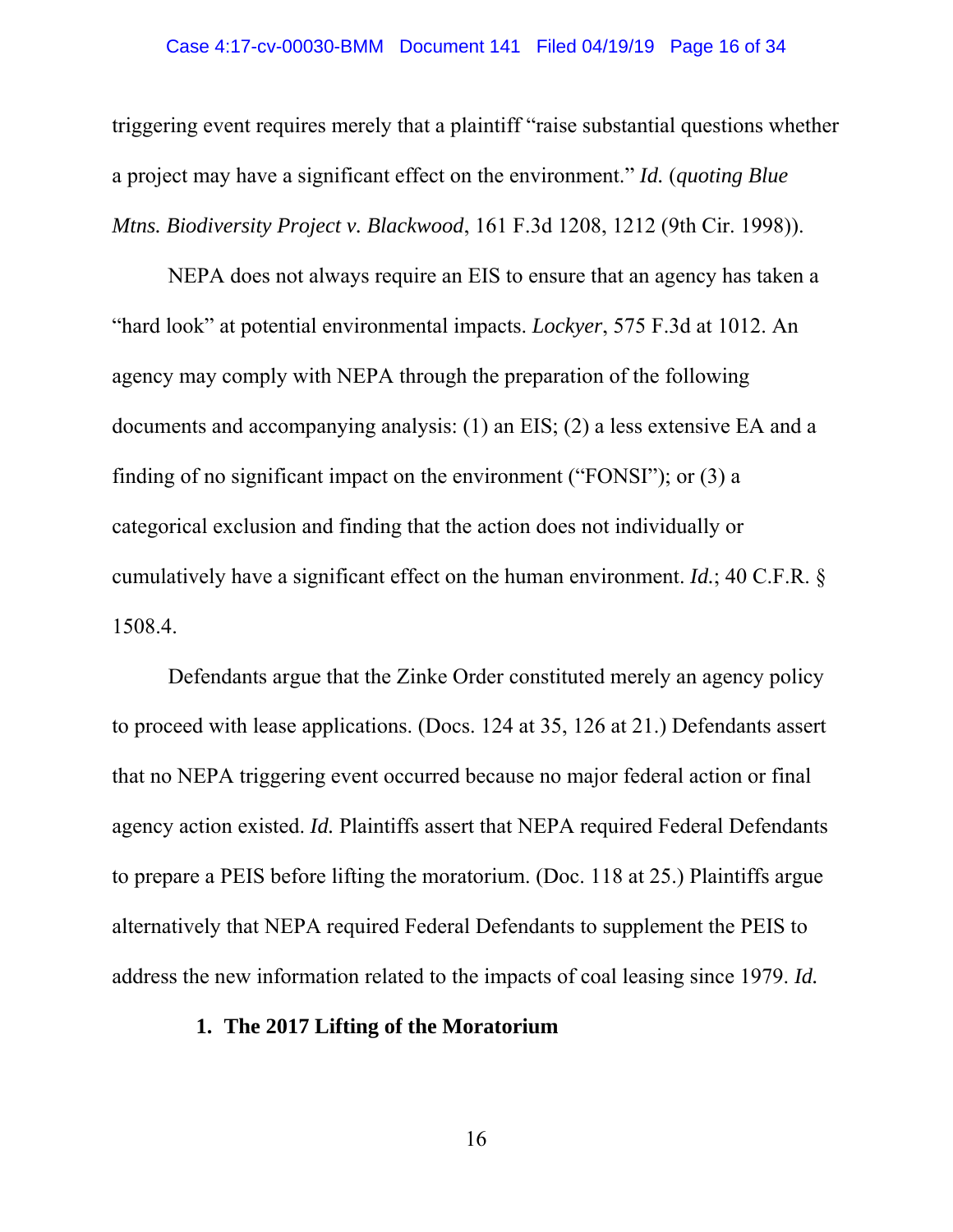President Trump directed Secretary Zinke to "take all steps necessary and appropriate to amend or withdraw [the Jewell Order] . . . and to lift any and all moratoria on Federal land coal leasing activities related to [the Jewell Order]." AR-15904. Secretary Zinke issued the Zinke Order to end the federal coal-leasing moratorium and the PEIS process on March 29, 2017. AR-00001-2. The Zinke Order directed BLM to "process coal lease applications and modifications expeditiously in accordance with regulations and guidance existing before the issuance of [the Jewell Order]." AR-00002. Federal Defendants determined that a NEPA analysis related to the lifting of the moratorium proved unnecessary. *See* AR-00013. Defendants maintain that the Zinke Order did not constitute a major federal action that triggered NEPA. (Doc. 124 at 39.)

Defendants assert that the analysis in *Western Organization of Resource Councils (WORC) v. Zinke*, 892 F.3d 1234 (D.C. Cir. 2018), proves dispositive. (Docs. 124 at 40; 126 at 16; 128 at 23.) *WORC* involved a similar NEPA challenge at issue in the instant case. The plaintiffs in WORC claimed that the 1979 PEIS issued by the Secretary of Interior had grown outdated. *Id.* at 1237. The plaintiffs asserted that NEPA obligated the Secretary of the Interior to revise and update the PEIS when its conclusions become stale. *Id.* The plaintiffs argued that NEPA mandated the Secretary of the Interior to supplement the PEIS to account for the impacts of coal combustion on greenhouse gases in the atmosphere. *Id.*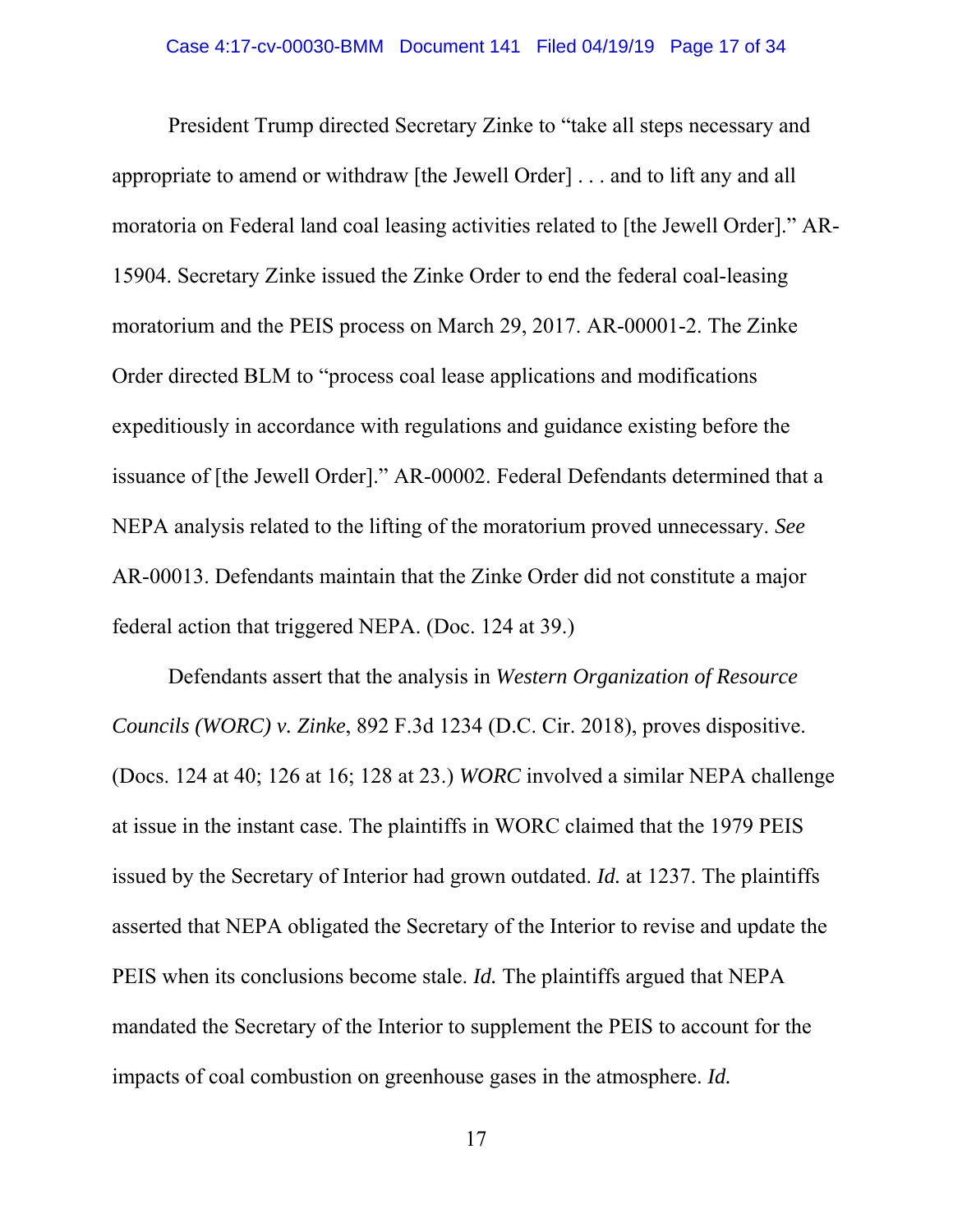The plaintiffs in *WORC* brought their cause of action in 2014. The district court determined that then-Secretary of the Interior Sally Jewell had not proposed any new action regarding the coal-leasing program. *Id.* (*citing W. Org. of Res. Councils v. Jewell*, 124 F. Supp. 3d 7 (D.D.C. 2015). Secretary Jewell issued the Jewell Order during the pendency of the plaintiffs' appeal. The D.C. Circuit initially held the case in abeyance. *WORC*, 892 F.3d at 1240. The plaintiffs moved to rescind the order holding the appeal in abeyance after the issuance of the Zinke Order. *Id.* The D.C. Circuit lifted the stay and set a briefing schedule. *Id.* The D.C. Circuit limited its review, however, to the issue of whether the Interior Department possessed a duty to update the PEIS due to its reliance on outdated information. *Id.*, at 1241.

The D.C. Circuit determined that "neither NEPA nor the [Interior] Department's own documents create a legal duty for the Secretary to update the ... PEIS." *Id.* at 1246-47. The D.C. Circuit reasoned that no major federal action could be identified regarding the plaintiff's challenge. *Id.* at 1243. The Interior Department's approval of the 1979 PEIS constituted the major federal action at issue in *WORC*. *Id.* The plaintiff's argument that the continued reliance on the outdated coal-leasing program constituted a major federal action proved unavailing. *Id.* No pending action existed beyond the coal-leasing programs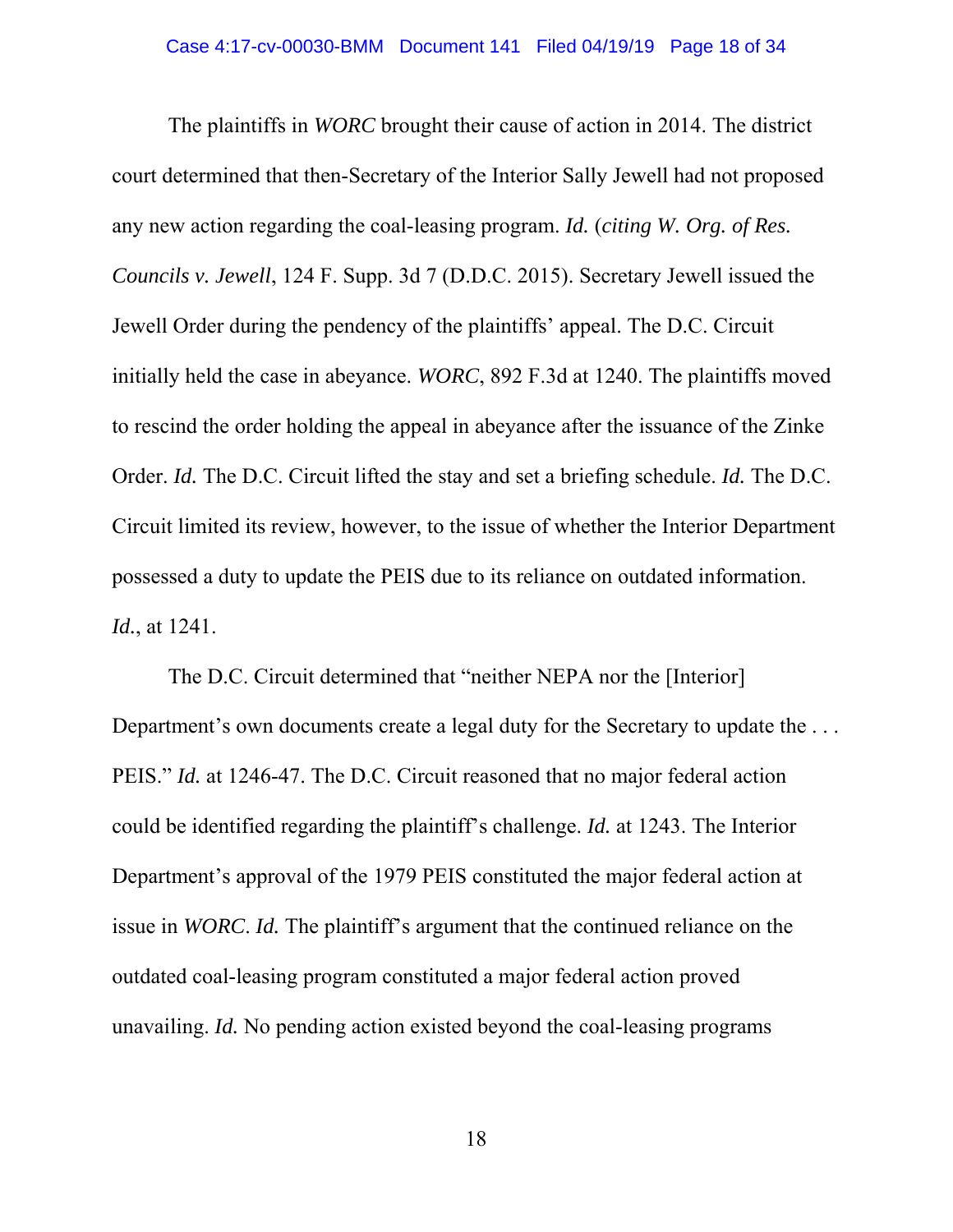continued existence. *Id.* NEPA did not require the Interior Department to update the PEIS after the major federal action had been completed in 1979. *Id.* at 1245.

The Jewell Order, and subsequent lifting of the moratorium through the Zinke Order, distinguish the D.C. Circuit's analysis in *WORC*. The D.C. Circuit did not address a challenge to the Zinke Order. The D.C. Circuit instead limited its analysis to determining whether the continued reliance on outdated information in the 1979 PEIS required the Interior Department to supplement the PEIS with new information. *See WORC*, 892 F.3d at 1246.

The circumstances of Plaintiffs' challenge to the Zinke Order differ from the circumstances that the D.C. Circuit analyzed and reviewed in *WORC*. Plaintiffs challenge the Zinke Order as the major federal action. The absence of any agency action beyond the Interior Department's continued reliance on the 1979 PEIS represented the fatal flaw in the plaintiff's argument in *WORC*. *Id.* The Zinke Order changed the status quo. The Zinke Order lifted the Jewell Order's moratorium and directed BLM to expedite coal leases. AR-00001. This action provides the agency action that proved missing from *WORC*.

Plaintiffs rely on *Lockyer*, 575 F.3d 999, to assert that the Zinke Order constituted a major federal action. *Lockyer* involved a nationwide plan directed by President Clinton to protect roadless areas in national forests. *Id.* at 1006. The Forest Service established the Roadless Area Conservation Rule ("Roadless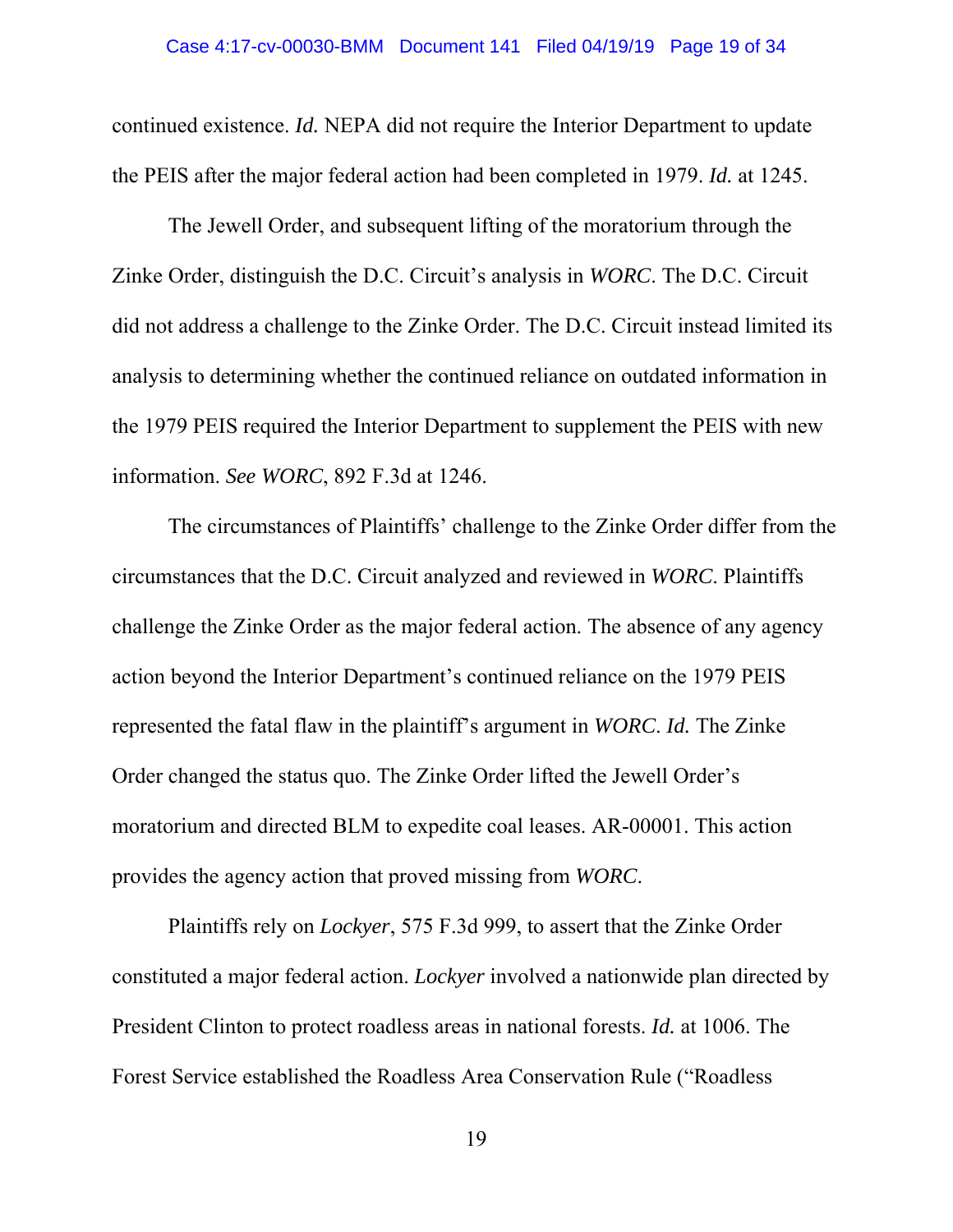Rule"). *Id.* The Forest Service promulgated the Roadless Rule on January 5, 2001. *Id.* The Roadless Rule constituted a programmatic approach to roadless area management in the United States. *Id.* The Roadless Rule prohibited road construction, reconstruction, and timber harvest in roadless areas. *Id.* (*citing* 66 Fed. Reg. 3244 (Jan. 12, 2001).

The Roadless Rule's effective date was March 13, 2001. *Id.* A change in presidential administration delayed the effective date. *Id.* The Bush administration began working on a new rule know as the "State Petitions Rule" to replace the Roadless Rule in July of 2001. *Id.* at 1007. The Forest Service issued the final State Petitions Rule in 2005 following a period of public comment. *Id.* (*citing* 70 Fed. Reg. 25,654 (May 13, 2005)).

The Forest Service explained that it had designated the State Petitions Rule for a categorical exclusion under NEPA. *Lockyer*, 575 F.3d at 1008 (*citing* 70 Fed. Reg. 25,654, 25,660)). The Forest Service reasoned that the State Petitions Rule was "merely procedural in nature and scope and, as such, has no direct, indirect, or cumulative effect on the environment." *Lockyer*, 575 F.3d at 1008. The Forest Service never fully implemented the Roadless Rule and it had been legally valid only for seven months before being replaced by the State Petitions Rule. *Id.* at 1014.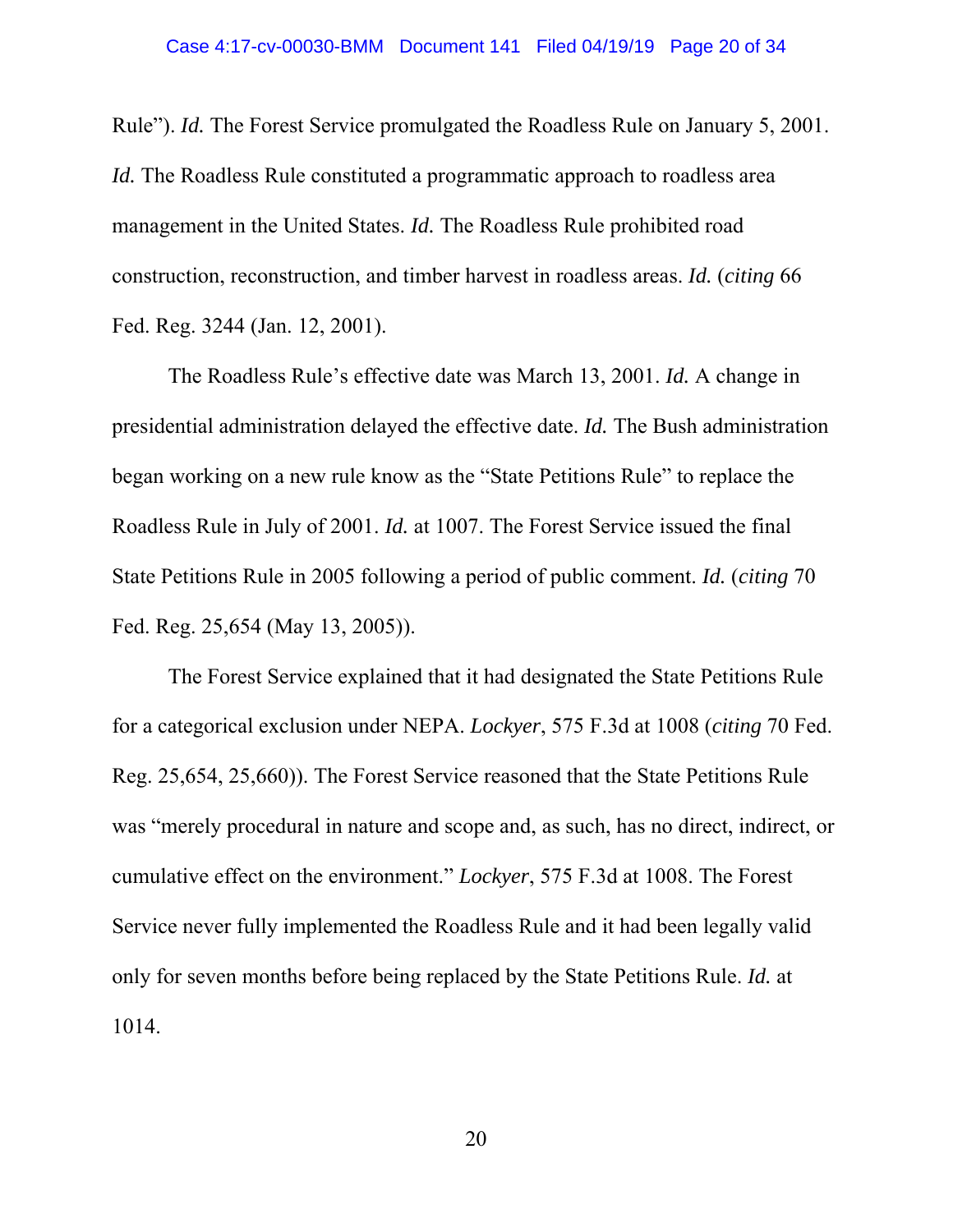The Ninth Circuit analyzed whether the Forest Service's action in replacing the Roadless Rule with the State Petitions Rule required an environmental analysis under NEPA. The Forest Service's argument that the seven-month period that the Roadless Rule had been in effect was "insufficient to make any meaningful difference in forest planning" failed to persuade the Ninth Circuit. *Id.* (emphasis omitted). The Ninth Circuit reasoned that the Roadless Rule's seven-month effective period resulted in benefits to roadless areas and their ecosystems. *Id.* The Forest Service had implemented the State Petitions Rule for the "primary purpose" of "taking substantive environmental protections off the books." *Id.* at 1015. The repeal of the Roadless Rule's substantive protections could not be characterized as "merely procedural." *Id.* at 1018. The Ninth Circuit concluded that the plaintiffs had raised a substantial question as to whether the repeal of the Roadless Rule would have significant effect on the environment. *Id.* 

The analysis in *Lockyer* applies to the replacement of the Jewell Order with the Zinke Order. *Lockyer* involved a programmatic nationwide plan to address roadless areas. *Id.* at 1006. The Jewell Order involved a nationwide programmatic plan to reevaluate the coal-leasing program. AR-00008. The Bush administration repealed the Roadless Rule after it had been in effect for seven months. *Lockyer.* 575 F.3d at 1014. The Trump administration revoked the Jewell Order after the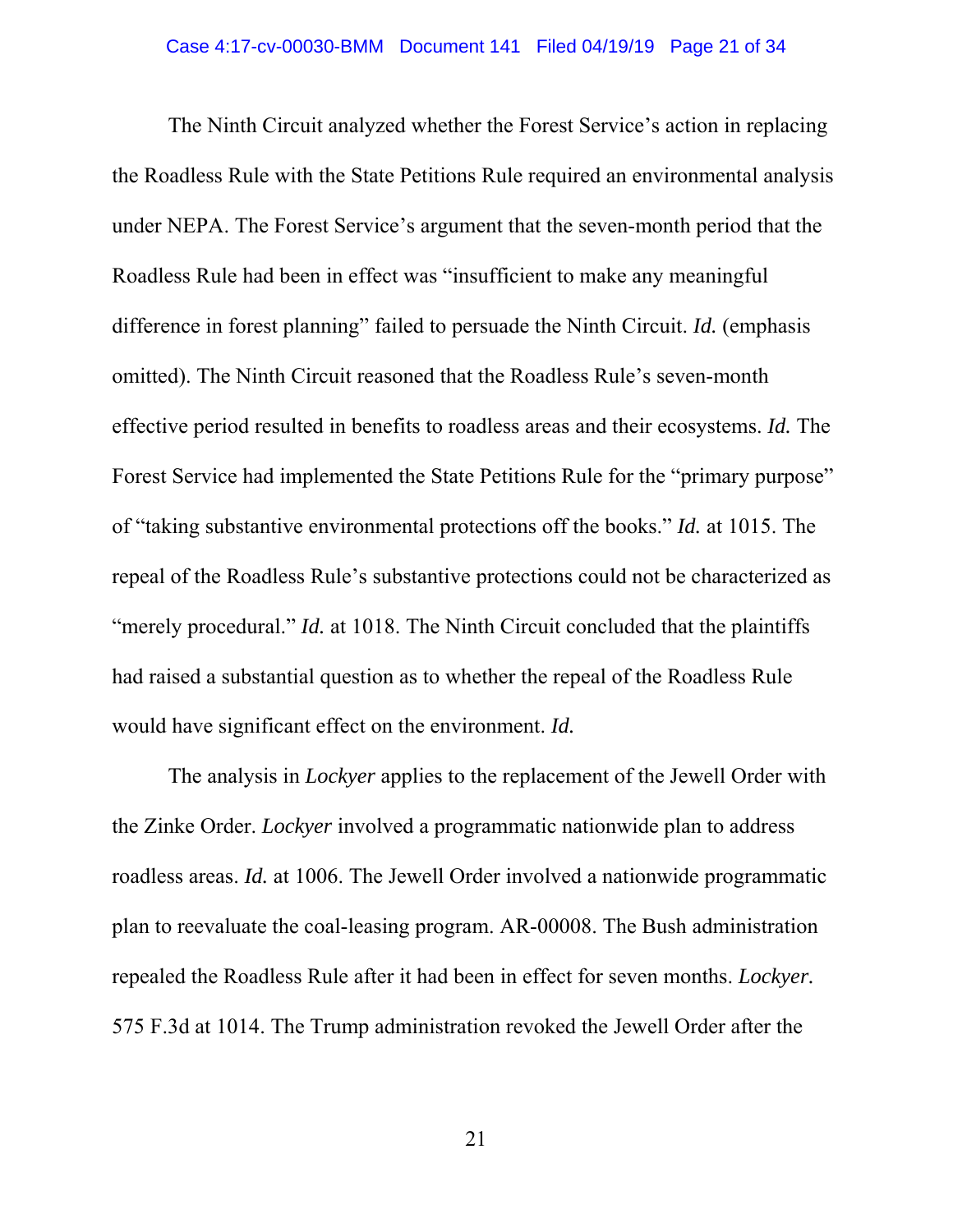coal-leasing moratorium had been in effect for nearly fifteen months and fourteen days. AR-00001-2.

The State Petitions Rule replaced the Roadless Rule. *Lockyer*, 575 F.3d at 1014*.* A plan to "process coal lease applications and modifications expeditiously" replaced the moratorium and PEIS process. AR-00002. The State Petitions Rule served to lift environmental protections in *Lockyer*. 575 F.3d at 1015. The Zinke Order served to re-open public land to coal leasing and to expedite lease applications. AR-00002. The Ninth Circuit reasoned in *Lockyer* that the sevenmonth period of forest protection resulted in benefits to roadless areas and their ecosystems. *Lockyer*, 575 F.3d at 1015. The moratorium similarly resulted in increased protection for nearly fifteen months of approximately 65,000 acres of public land that were subject to pending lease applications. *See* AR-15995-96.

One characteristic distinguishes *Lockyer* and the Zinke Order: the Forest Service in fact did initiate the NEPA process in relation to the State Petitions Rule at issue in *Lockyer*. The Ninth Circuit determined that the Forest Service's fault lay in designating the State Petitions Rule for a categorical exclusion from NEPA. *Lockyer*, 575 F.3d at 1018. Federal Defendants failed to initiate a single step of the NEPA process in relation to the Zinke Order. The process undertaken with regard to the Zinke Order failed to reach even the minimum level of environmental analysis performed in *Lockyer*.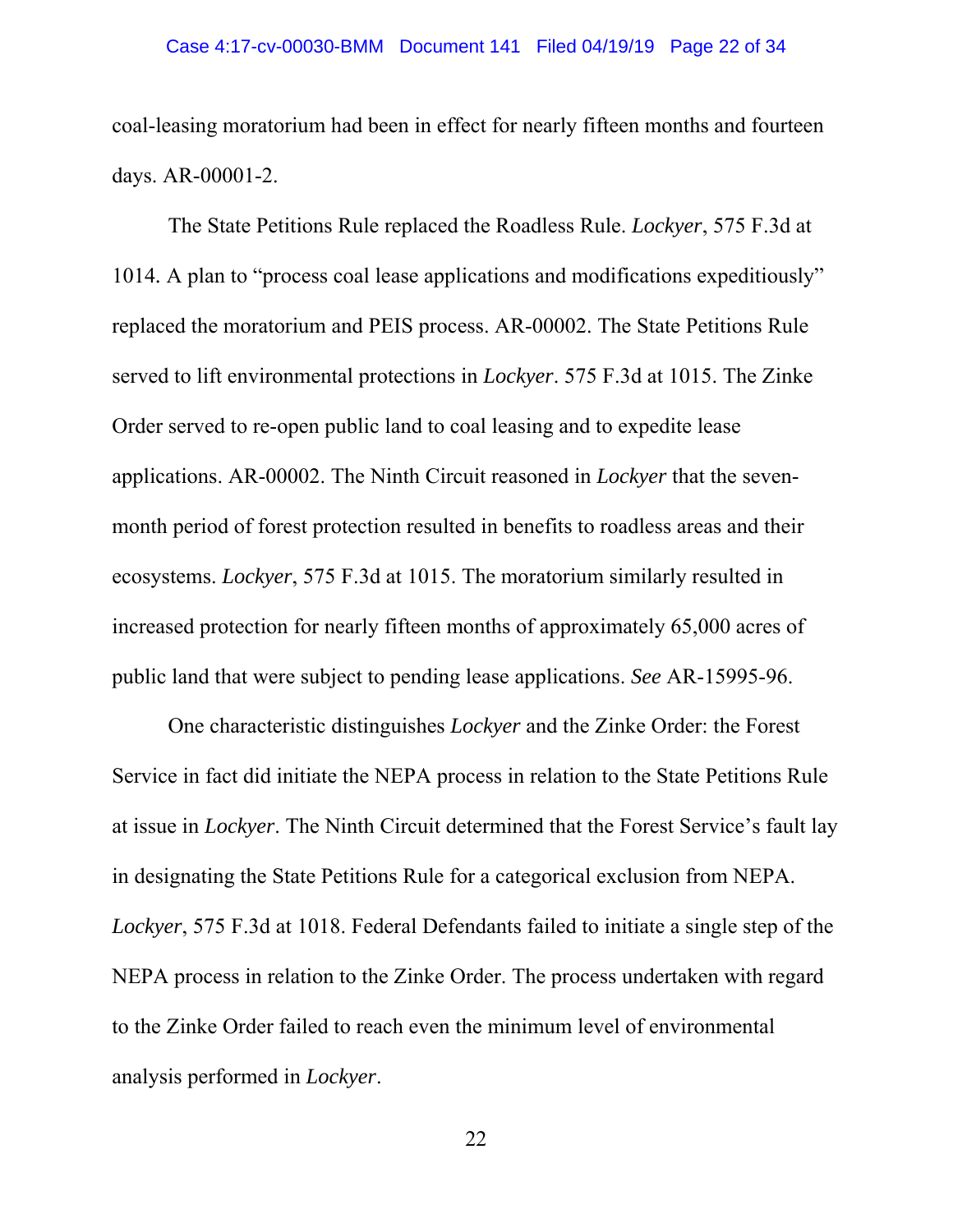Plaintiffs have identified potential environmental harm that could result from lifting the moratorium. Plaintiffs allege that the Zinke Order removed constraints that provided beneficial effects on public lands and the environment. (Doc. 118 at 27-28.) Plaintiffs allege that the current coal-leasing program remains outdated. *Id.* Plaintiffs allege that the moratorium provided an opportunity to examine the impacts of coal leasing on a programmatic basis. *Id.* Plaintiffs allege that the moratorium protected public lands of historical, cultural, spiritual, recreational, and vocational significance from development. (Doc. 1 at 7-8.) Plaintiffs argue that the Zinke Order immediately lifted those protections without any environmental review. *Id.* 

Similar to the Forest Service's decision to repeal of the Roadless Rule as "merely procedural" in order to avoid environmental review, Federal Defendants in the present action circumvented any environmental analysis by characterizing the Zinke Order as a mere a policy shift and return to the status quo. Plaintiffs have raised a substantial question that the lifting of the moratorium could cause environmental impacts from expedited coal mining on public lands. *See Lockyer*, 575 F.3d at 1012. Plaintiffs need not show at this point that any significant effect actually will occur. *See Blackwood*, 161 F.3d at 1212. NEPA requires only that Plaintiffs raise a substantial question as to whether the project may cause significant environmental impacts. *Id.* (*citing Idaho Sporting Congress v. Thomas*,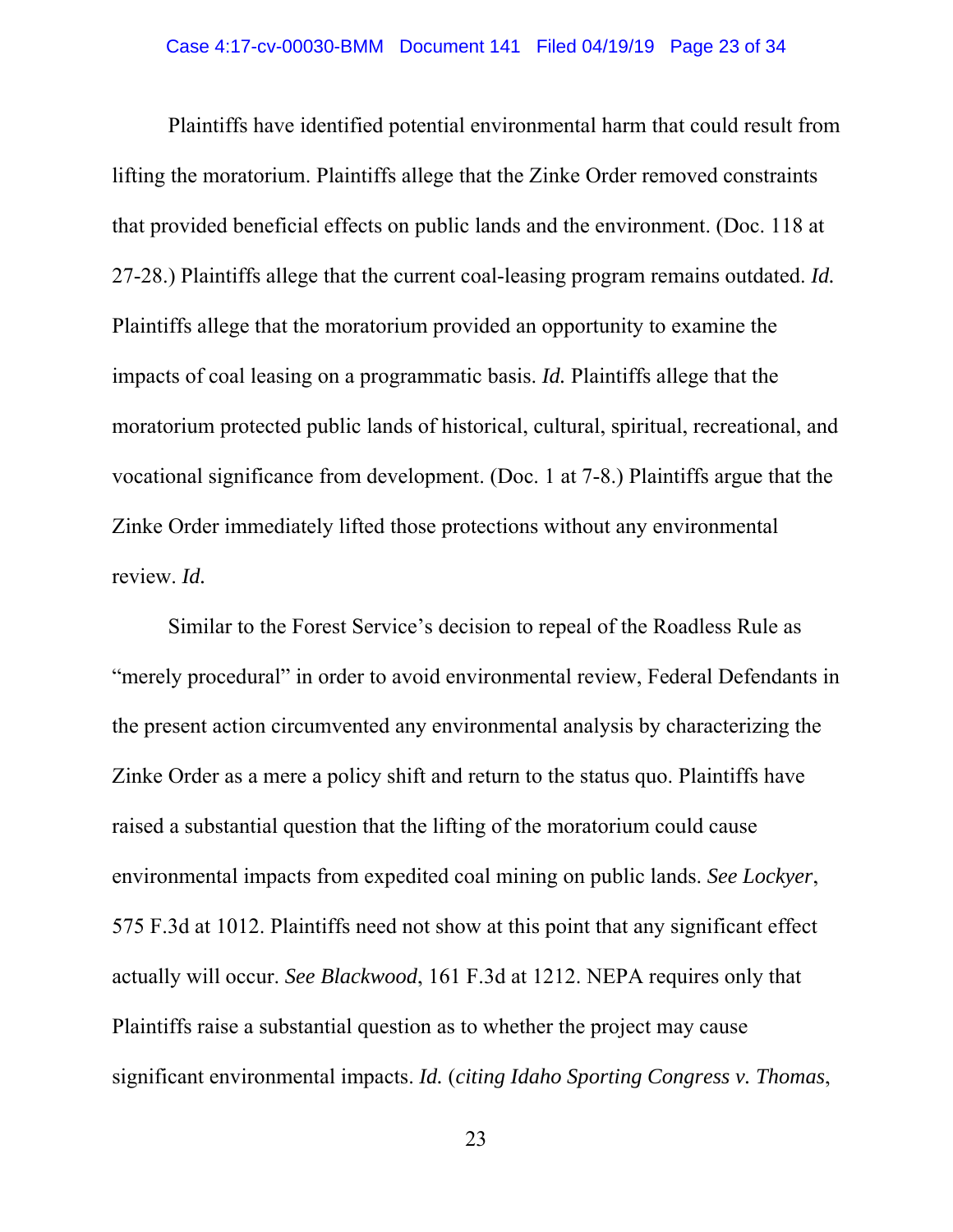137 F.3d 1146, 1149 (9th Cir. 1998). Plaintiffs have demonstrated that the lifting of the moratorium meets the "relatively low" threshold standard for a NEPA triggering event. *See Lockyer*, 575 F.3d at 1018. The Zinke Order constitutes a major federal action sufficient to trigger NEPA.

# **B. FINAL AGENCY ACTION**

The Court next must determine whether a final agency action exists to be reviewed under the APA. *SUWA*, 542 U.S. 55 (2004). NEPA provides no private right of action and thus Plaintiffs' claims must be brought under the APA. *Earth Island Inst. v. U.S. Forest Serv.,* 351 F.3d 1291, 1300 (9th Cir. 2003). The APA authorizes suit by a "person suffering legal wrong because of agency action, or adversely affected or aggrieved by agency action within the meaning of a relevant statute." 5 U.S.C. § 702. "Where no other statute provides a private right of action, the agency action complained of must be '*final* agency action.'" *SUWA*, 542 U.S. 55, 61-62 (*quoting* 5 U.S.C. § 704) (emphasis in original). "Agency action" refers to "the whole or part of an agency rule, order, license, sanction, relief, or the equivalent or denial thereof, or failure to act." 5 U.S.C. 551(13).

 Agency action proves final upon satisfaction of the following two conditions: (1) "the action must mark the 'consummation' of the agency's decisionmaking process . . . it must not be of a merely tentative or interlocutory nature;" and (2) "the action must be one by which 'rights or obligations have been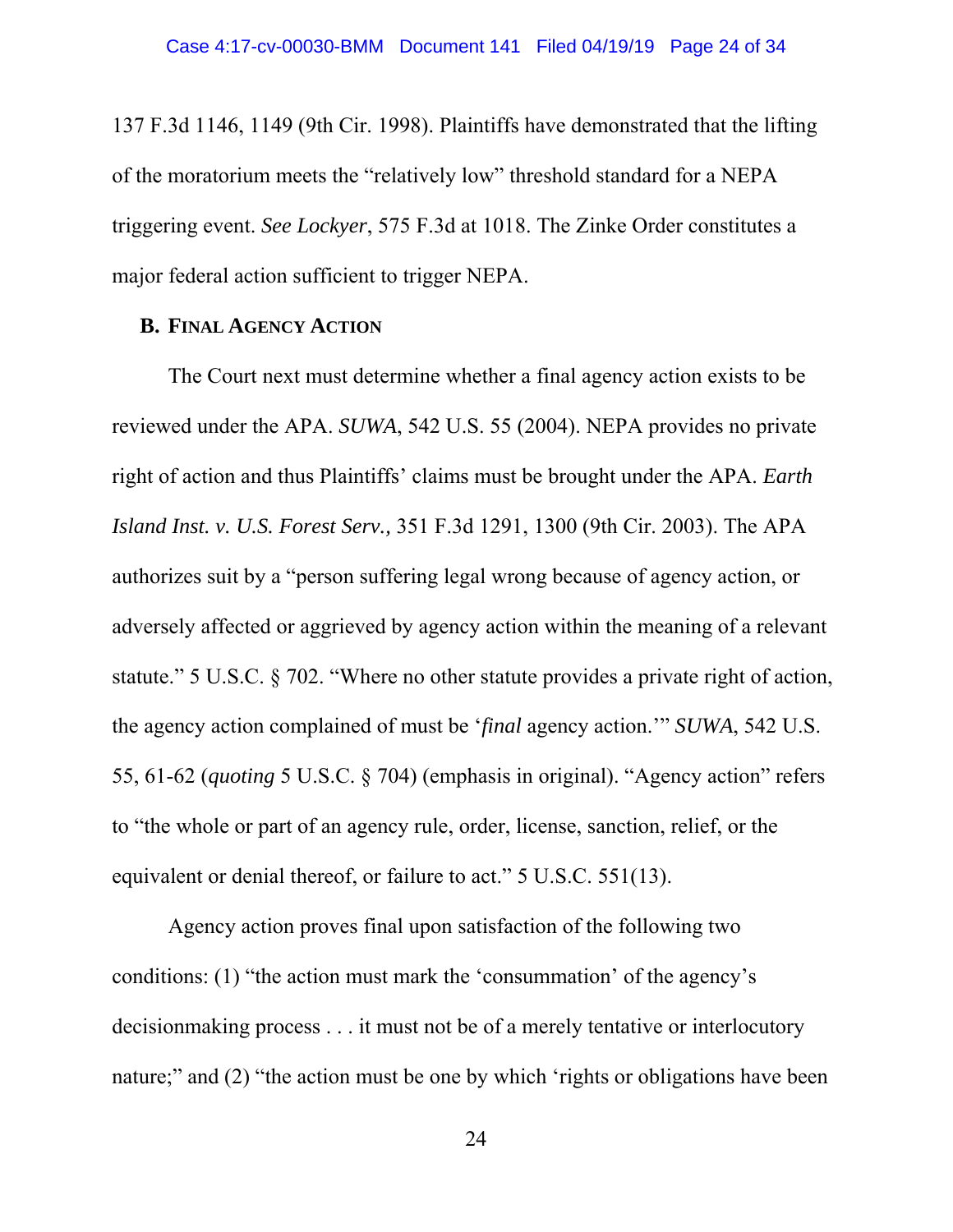determined,' from which 'legal consequences will flow.'" *Bennett v. Spear*, 520 U.S. 154, 177-78 (1997) (citations omitted).

 The Zinke Order meets the requirements for final agency action under *Bennett*. The Zinke Order explained that Secretary Zinke had revoked the Jewell Order "[b]ased upon the Department's review of [the Jewell Order], the scoping report for the [PEIS], and other information provided by the BLM[.]" AR-00001. Secretary Zinke relied on Federal Defendants' review in determining that halting the federal coal program did not serve the public interest. *Id.* Secretary Zinke further determined that the PEIS's completion proved unnecessary based upon Federal Defendants' review. *Id.* The decision to revoke the Jewell Order and expedite coal lease applications constitutes the consummation of Federal Defendants' decisionmaking on the moratorium and coal-leasing program. *See Bennett*, 520 U.S. at 177-78.

 The Zinke Order additionally implicates legal consequences. The Jewell Order determined that over forty percent of coal production in the United States came from federal land. AR-00004. The Jewell Order provided a blanket moratorium on BLM administered coal development for the purpose of preparing a PEIS. AR-00003. The moratorium attempted to avoid the risk of "locking in for decades the future development of large quantities of coal under current rates and terms that the PEIS may ultimately determine to be less than optimal." *Id.* at 10.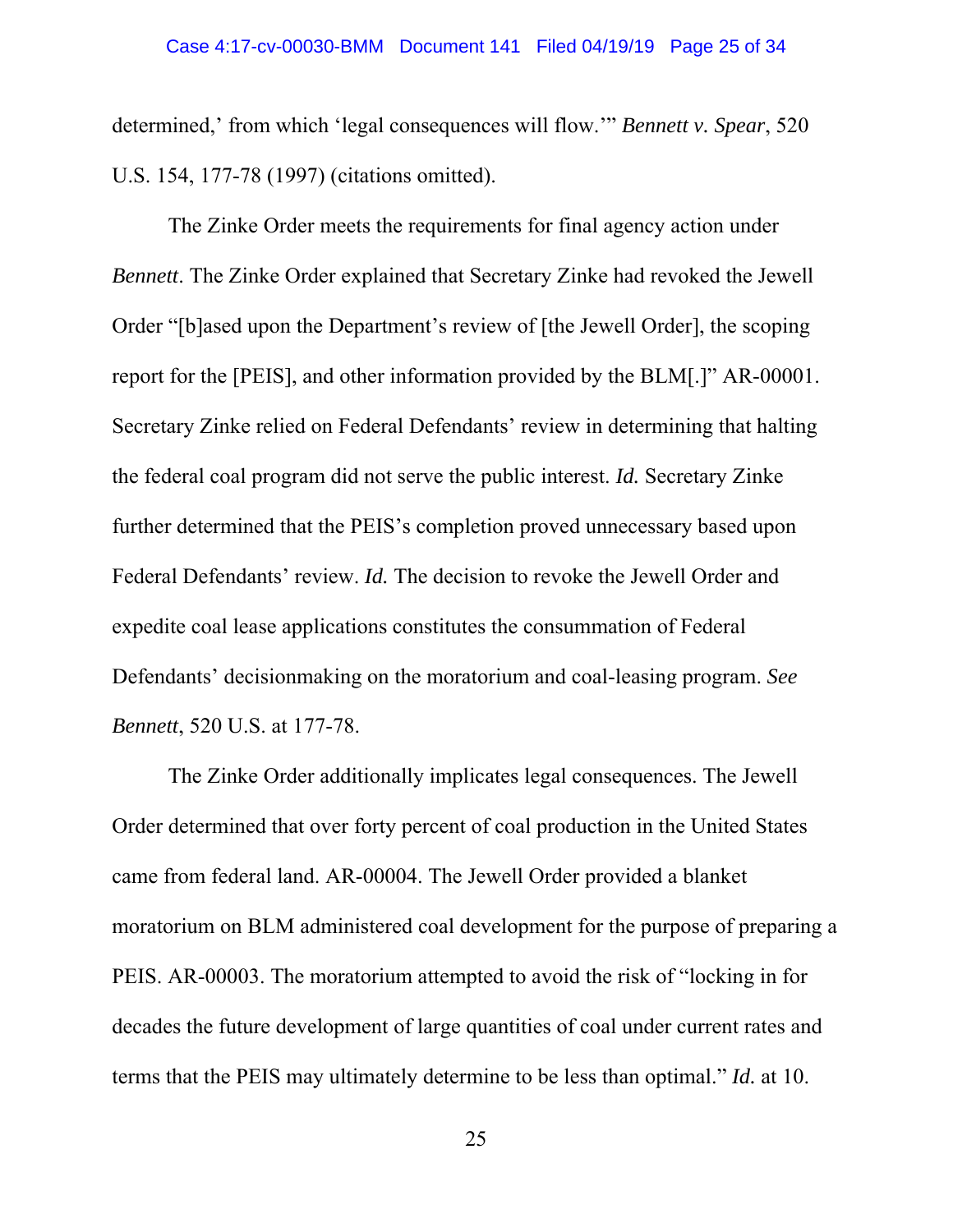The PEIS would evaluate concerns over outdated information within the coalleasing program. *Id.* Plaintiffs have demonstrated that the moratorium provided protections on public lands for more than fourteen months.

 The Zinke Order articulated its purpose as to "process coal lease applications and modifications expeditiously in accordance with regulations and guidance existing before the issuance of [the Jewell Order]." AR-00002. In other words, the Zinke Order served to lift the environmental protections that the Jewell Order had provided during the pendency of the preparation of a new PEIS. The legal consequences that flow from the Zinke Order are evident. With the Zinke Order's implementation, all BLM land became subject to lease applications with terms of twenty years. *See* AR-00010. The Zinke Order directed new lease applications to be "expedit[ed.]" *Id.* at 2. The PEIS process immediately stopped without full review of the concerns raised in the Jewell Order. The Zinke Order satisfies the legal consequences requirement under *Bennett*.

Federal Defendants further initiated a final agency action in their decision not to begin the NEPA process. Failure to act may constitute final agency action. 5 U.S.C. § 706(1). A "decision not to prepare an EIS or consult NEPA can itself be final agency action." *Forest Serv. Emps. for Envt'l Ethics v. U.S. Forest Serv.*, 397 F. Supp. 2d 1241, 1252 (*citing Hall v. Norton*, 266 F.3d 969, 975 (9th Cir. 2001)) (quotations omitted). Federal Defendants made a conscious decision not to initiate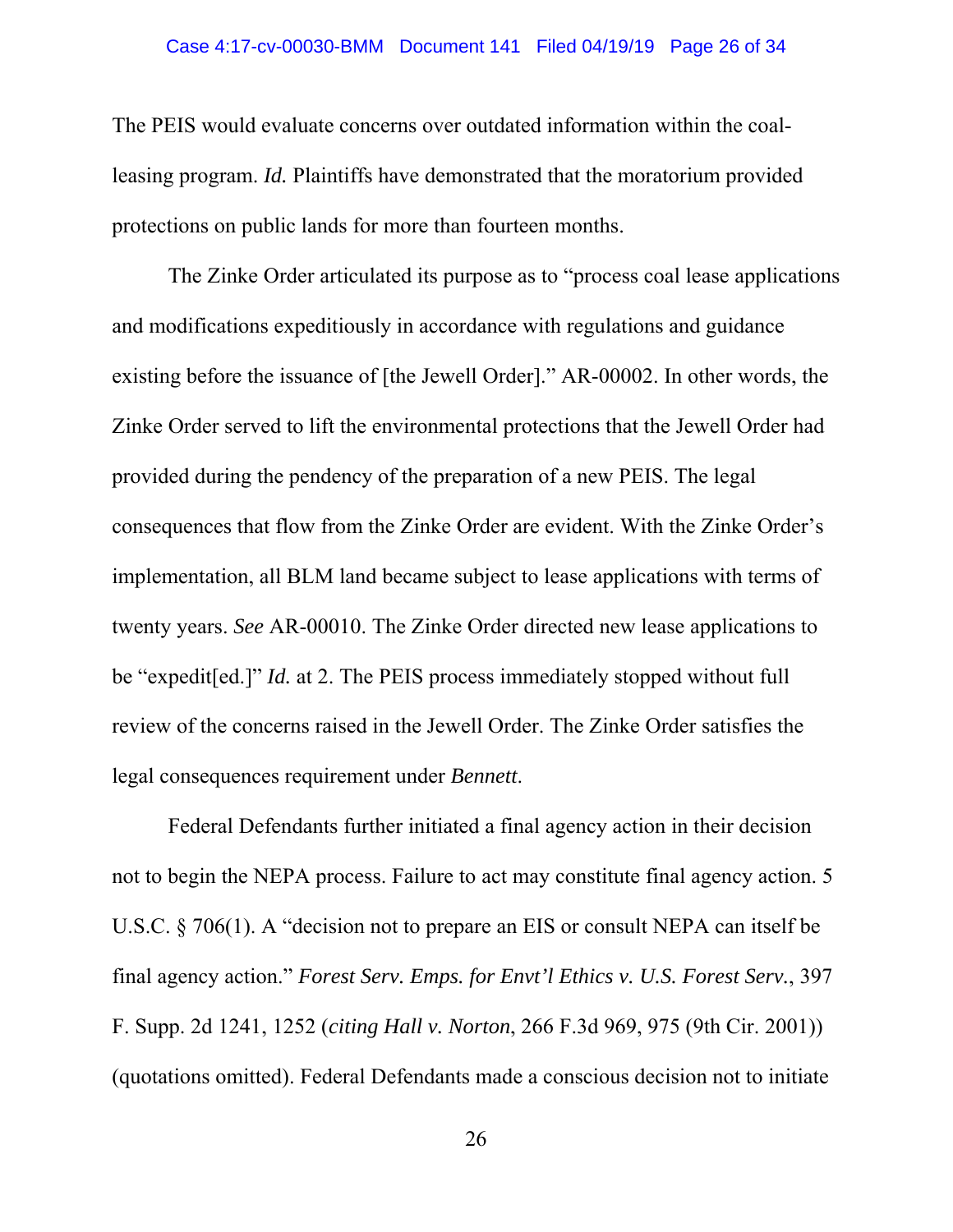the NEPA process. The record demonstrates that Federal Defendants rejected any NEPA review. AR-00001. Federal Defendants further reasoned that any environmental concerns raised by Plaintiffs could be addressed through BLM review outside the EIS process. AR-00014. Federal Defendants characterize the Zinke Order as a mere policy shift.

The Court has concluded that the Zinke Order constituted a major federal action. The Zinke Order constituted a NEPA triggering event. Federal Defendants' decision not to initiate the NEPA process pursuant to the Zinke Order satisfies the final agency action requirement. *See Forest Serv. Emps.*, 397 F. Supp. 2d at 1252 (*citing Hall v. Norton*, 266 F.3d at 975) (quotations omitted). The initiation of the NEPA process proves to be a "discrete agency action that it is required to take." *SUWA*, 542 U.S. at 64. Federal Defendants' decision not to initiate the NEPA process proves arbitrary and capricious.

#### **IV. WHETHER DEFENDANTS MUST PREPARE A PEIS**

Plaintiffs request that the Court order Federal Defendants to complete the preparation of the PEIS that began under the Jewell Order. (Doc. 1 at 31.) Plaintiffs request alternatively that the Court order Federal Defendants to prepare a supplement to the PEIS. *Id.* NEPA represents a purely procedural statute. *Lockyer*, 575 F.3d at 1012 (9th Cir. 2009). NEPA's purpose constitutes the intent to "protect the environment by fostering informed agency decision-making." *Id.* NEPA "does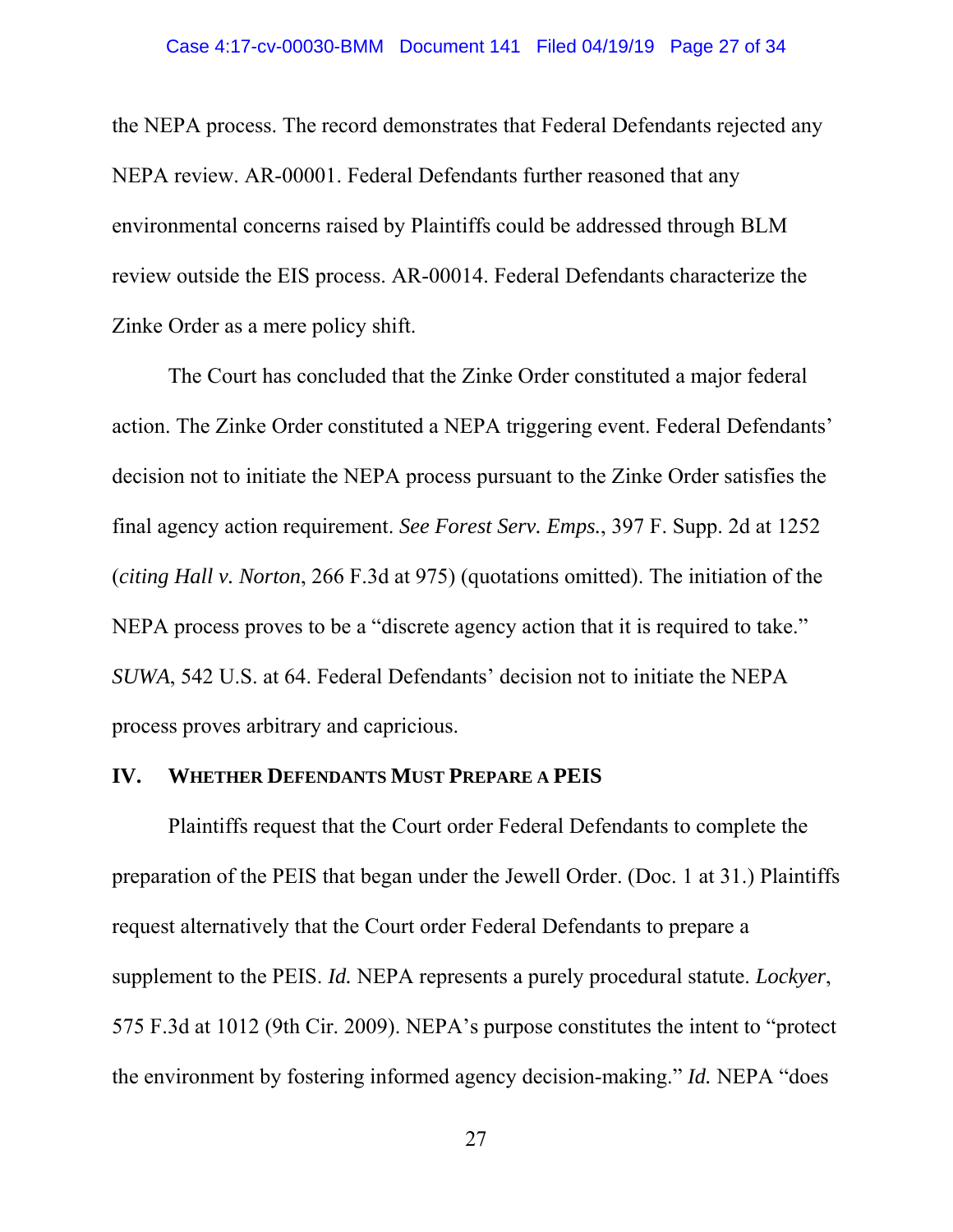not mandate particular results, but simply provides the necessary process to ensure that federal agencies take a hard look at the environmental consequences of their actions." *High Sierra Hikers Ass'n. v. Blackwell*, 390 F.3d 630, 639 (9th Cir. 2004) (*citing Neighbors of Cuddy Mtn. v. Alexander*, 303 F.3d 1059, 1070 (9th Cir. 2002)) (quotations omitted).

Federal courts cannot compel an agency to take specific actions. *See Gardner v. U.S. Bureau of Land Mgmt.*, 638 F.3d 1217, 1221 (9th Cir. 2011) (*citing Hells Canyon Pres. Council v. U.S. Forest Serv*., 593 F.3d 923, 932 (9th Cir. 2010)). Federal courts only can compel an agency to act upon its legislative command. *Id.* The decision of whether an EIS proves necessary pursuant to the agency's action "is a manner of action left to the agency's discretion." *Forest Serv. Emps.*, 397 F. Supp. 2d at 1254 (*citing SUWA*, 542 U.S. at 65).

Plaintiffs in *Forest Serv. Emps.* sought an order from the court to direct the Forest Service to prepare an EIS regarding its use of fire retardant to fight wildfires on Forest Service land. The court agreed with the plaintiffs that the Forest Service's use of fire retardant raised a substantial question as to the dumping of millions of gallons of fire retardant on national forests. *Forest Serv. Emps.*, 397 F. Supp. 2d at 1254. The court declined, however, to order the Forest Service to prepare an EIS as opposed to an EA. *Id.* The court recognized that the decision of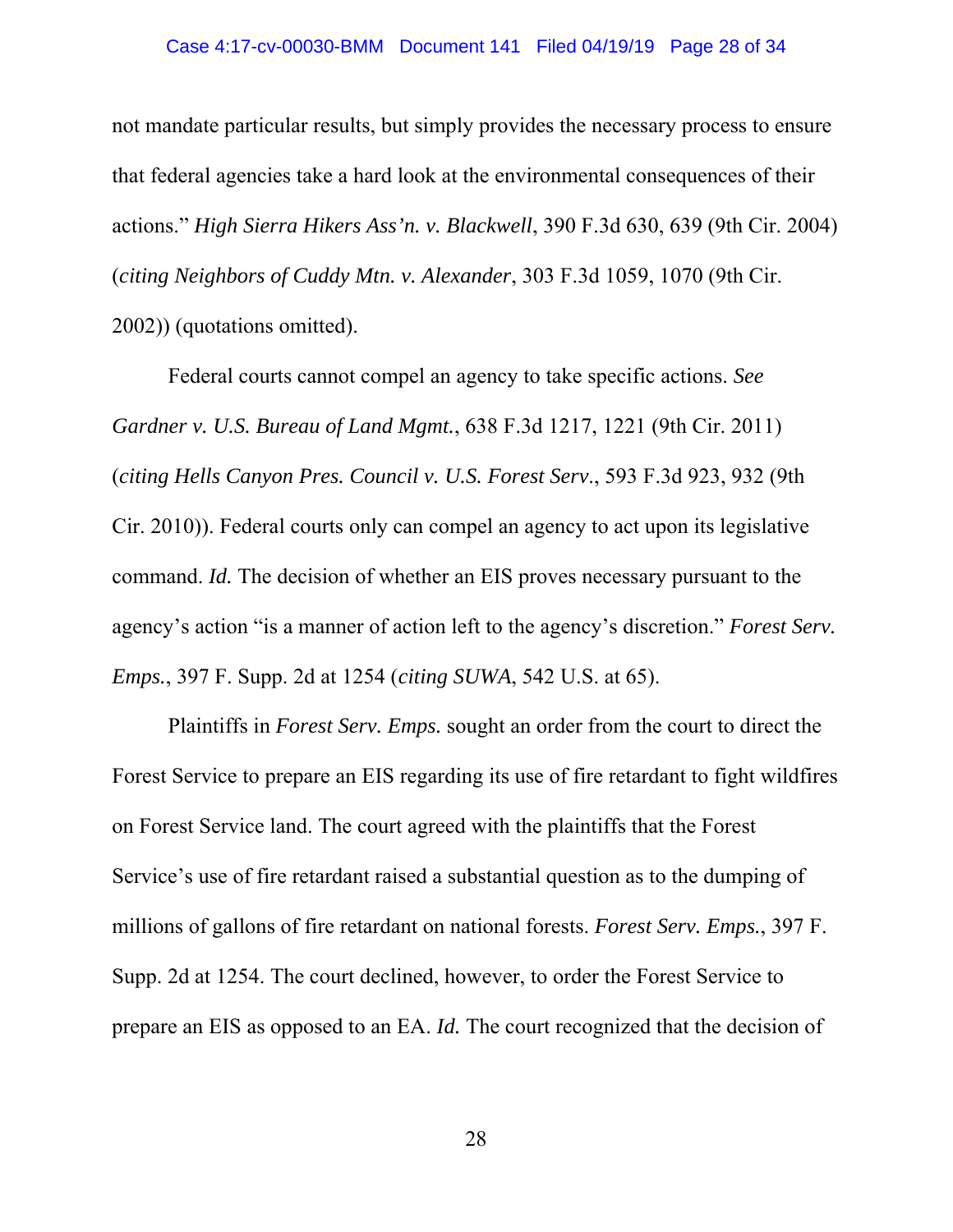#### Case 4:17-cv-00030-BMM Document 141 Filed 04/19/19 Page 29 of 34

whether an EIS proves necessary pursuant to the agency's act represents a "manner" of action left to the agency's discretion[.]" *Id.* (*citing SUWA*, 542 U.S. at 65).

The Zinke Order triggered NEPA. Federal Defendants must comply with the requirements of NEPA. The Court cannot compel Federal Defendants at this time to prepare a PEIS, or supplemental PEIS, as Plaintiffs request. This matter remains left to the agency to determine in the first instance. *See Gardner*, 638 F.3d at 1217; *Hells Canyon*, 593 F.3d at 932; *Forest Serv. Emps.*, 397 F. Supp. 2d at 1254.

As discussed previously, Federal Defendants may comply with their NEPA obligations in a manner of ways. 40 C.F.R. § 1508.4. Federal Defendants may determine that the preparation of an EA would satisfy their NEPA obligations. *See Blue Mountains Biodiversity*, 161 F.3d at 1212 (*citing* 40 C.F.R. § 1508.9). In the alternative, Federal Defendants may determine that the potential environmental impacts from the Zinke Order warrant the preparation of an EIS. *See id.* If Federal Defendants determine that an EIS would not be necessary, however, Federal Defendants must supply a "convincing statement of reasons" to explain why the Zinke Order's impacts would be insignificant. *See id.* (*quoting Save the Yaak*, 840 F.2d at 717). Federal Defendants have failed to take even the initial step of determining the extent of environmental analysis that the Zinke Order requires. The Court defers to Federal Defendants in the first instance to conduct its required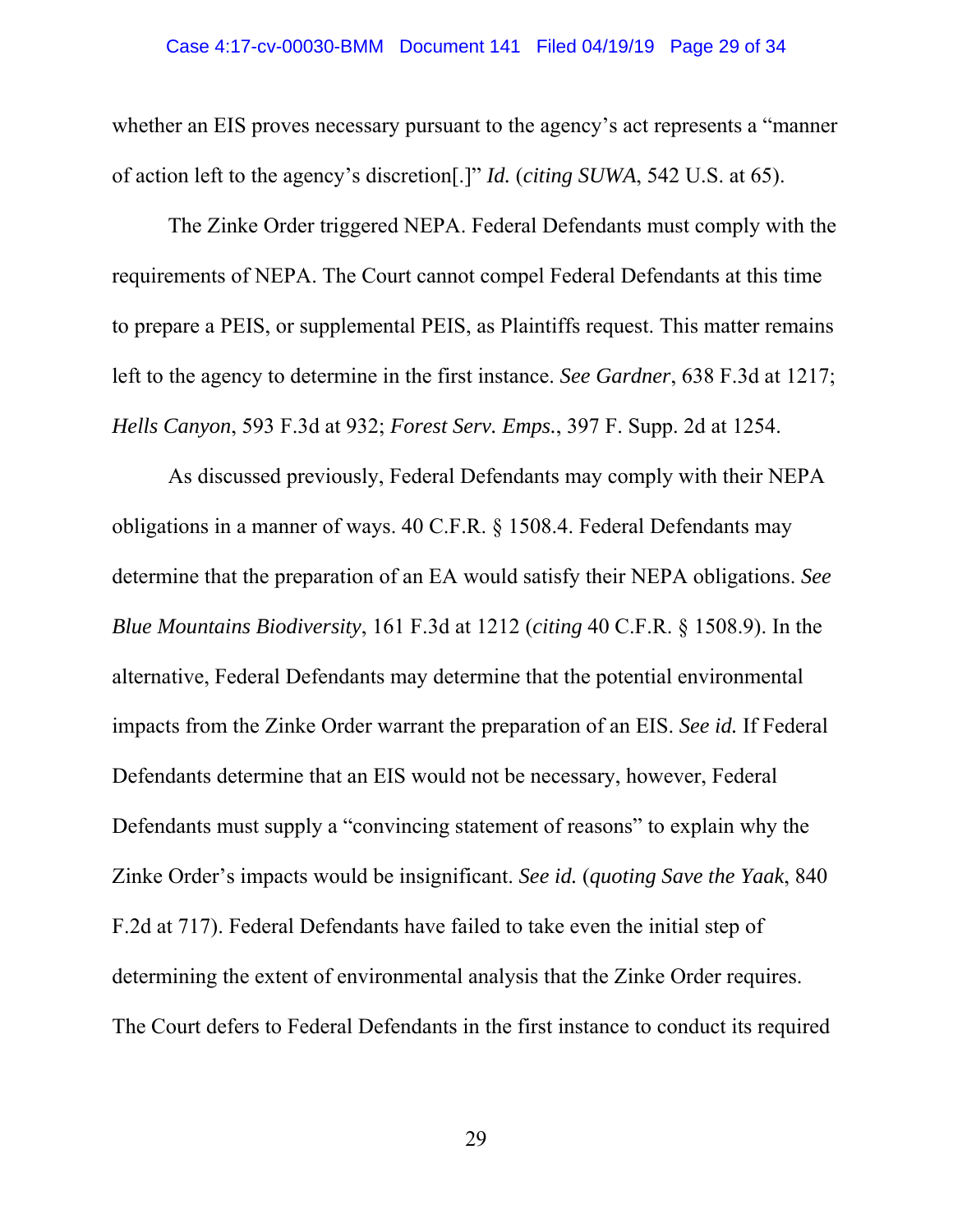NEPA analysis. The Court stands in no position at this time to evaluate the sufficiency of that analysis. Federal Defendants must take this initial step.

# **V. PLAINTIFFS' REMAINING CLAIMS**

Plaintiffs claim that the Zinke Order violated the Federal Government's trust obligation to the Northern Cheyenne Tribe. (Doc. 118 at 46.) Plaintiffs ground this claim in Federal Defendants' failure to prepare an EIS. *Id.* The Court has determined that the Zinke Order triggered the NEPA process. The Court also has determined that it lacks the authority to compel Federal Defendants to prepare an EIS at this point. Plaintiffs' claim based on the Federal Government's trust obligation proves contingent upon Federal Defendants' conclusions related to the NEPA review that the Court has ordered. The Court remains unable to evaluate this claim until Federal Defendants have completed their NEPA analysis.

Plaintiffs next assert that Federal Defendants failed to provide a reasoned explanation for replacing the Jewell Order with the Zinke Order. (Docs. 116 at 28 & 130 at 33.) State Plaintiffs allege that the MLA and FLPMA mandated Federal Defendants to ensure that leasing proved to be in the "public interest." (Doc. 116 at 28.) State Plaintiffs further assert that Federal Defendants failed to account for Secretary Jewell's preliminary findings that the public was not receiving fair market value from the sale of federal coal resources. *Id.* at 30.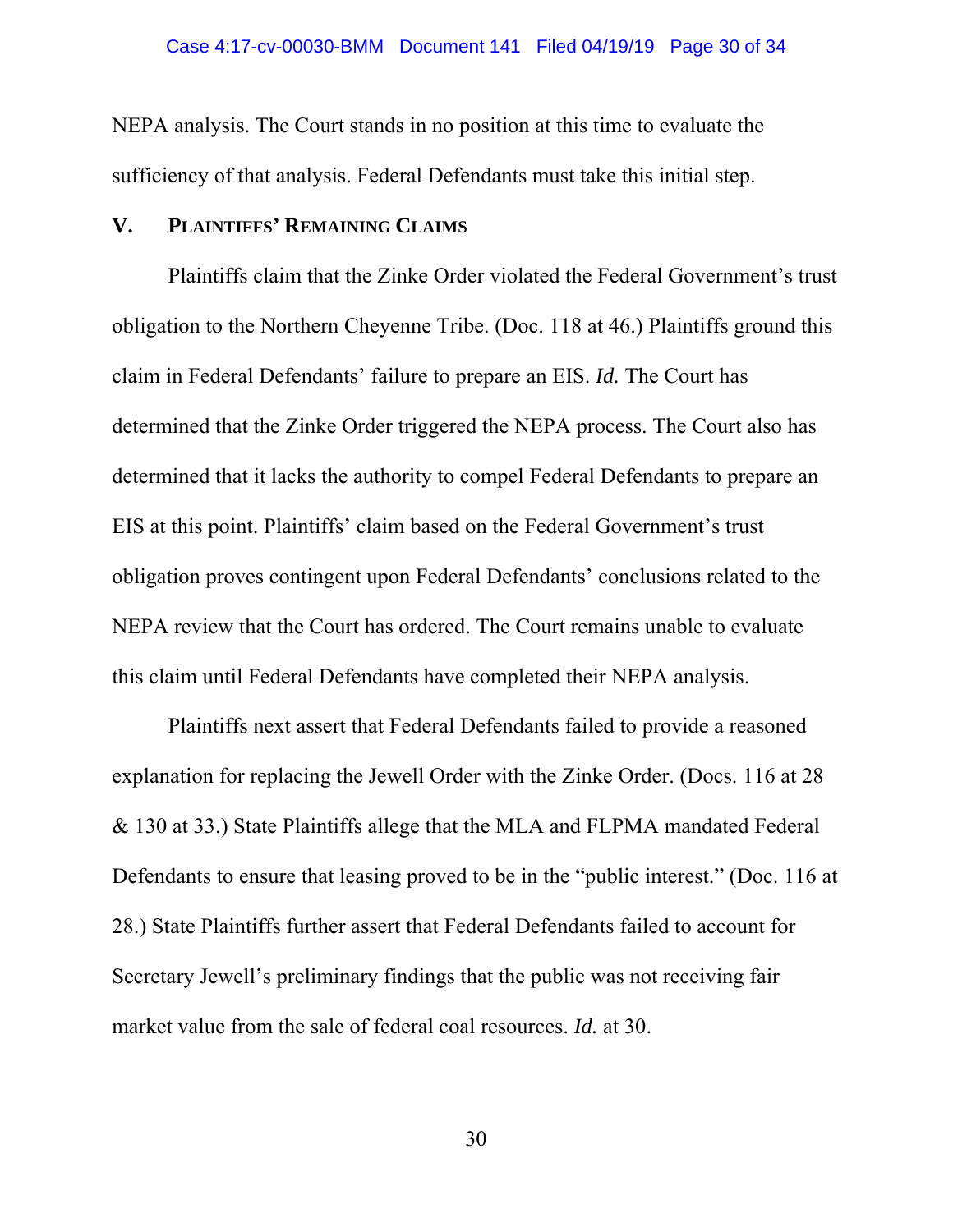Federal Defendants grounded their reasoning for reversing course in their conclusion that no NEPA triggering event had occurred pursuant to the Zinke Order. Federal Defendants assert that the mere policy-shift prompted by the Zinke Order did not trigger an environmental analysis. The Court's determination that the Zinke Order constituted a NEPA triggering event further prevents the Court from reviewing these claims at this time. Plaintiffs grounded their Complaint related to FLPMA and the MLA in "[Federal] Defendants' [failure] to complete an environmental review." (Doc. 1 at 23-24.) The Court has ordered Federal Defendants to initiate the NEPA process. The Court cannot reach these claims until Federal Defendants have completed their environmental review.

### **CONCLUSION**

 Plaintiffs have demonstrated that they possess standing to challenge the Zinke Order. Plaintiffs have further demonstrated that their claims are ripe for review. The Zinke Order constituted a major federal action triggering NEPA review. The Zinke Order further meets the requirements for final agency action under the APA. The Court lacks the authority to compel Federal Defendants to prepare a PEIS, or supplement to the PEIS, at this time. Plaintiffs' remaining claims prove contingent upon Federal Defendants' initiation of the NEPA process and subsequent conclusions.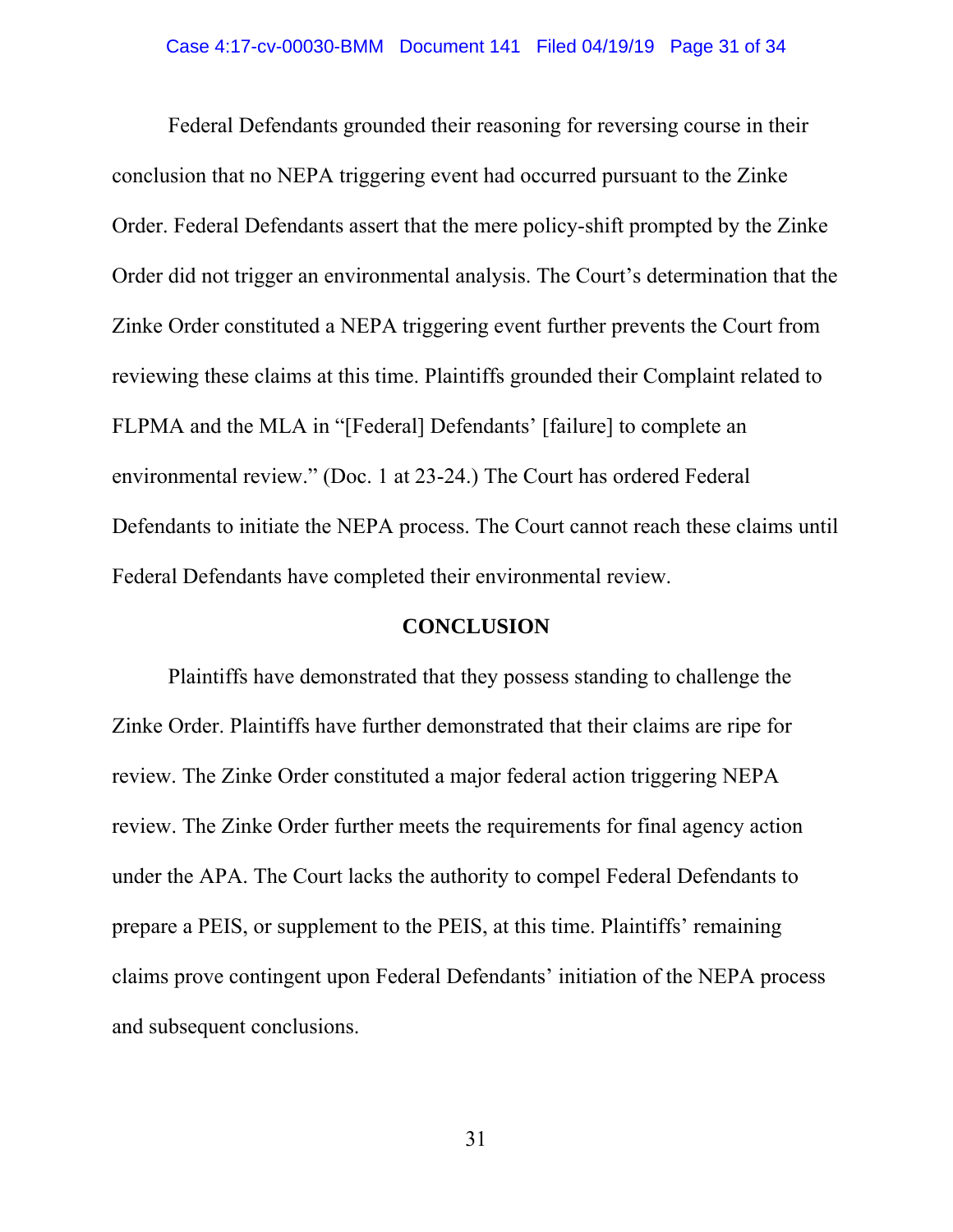#### **REMEDIES**

 Defendants assert that Plaintiffs fail to address the factors for permanent injunctive relief set forth in *Monsanto Co. v. Geertson Seed Farms*, 561 U.S. 139 (2010). (Doc. 124 at 36.) Defendants request time to negotiate a proposed remedy briefing schedule and submit a joint proposal. *Id.* Permanent injunction is not an automatic remedy in a NEPA case. *Monsanto*, 561 U.S. at 157. An entry of a permanent injunction requires the Court to address the four equitable factors set forth in *Monsanto*.

Plaintiffs represent in their Complaint that BLM suspended pending lease applications during PEIS process. (Doc. 1 at 52.) Plaintiffs allege that a number of lease applications were pending in February of 2016 while the Jewell Order's moratorium was in effect. *Id.* Plaintiffs allege that the pending lease applications in 2016 encompassed at least 1.86 billion tons of coal in nine states. *Id.* Plaintiffs contend that this quantity represents roughly the equivalent to a four or five-year supply of federal coal. *Id.* at 53.

 The Court directs counsel for all parties to confer in good faith to attempt to reach agreement as to potential remedies. The Court directs the parties to submit a joint proposal no later than thirty days from today's date if the parties reach an agreement regarding remedies. The Court directs the parties to submit additional briefing concerning *Monsanto* factors and remedies if the parties are unable to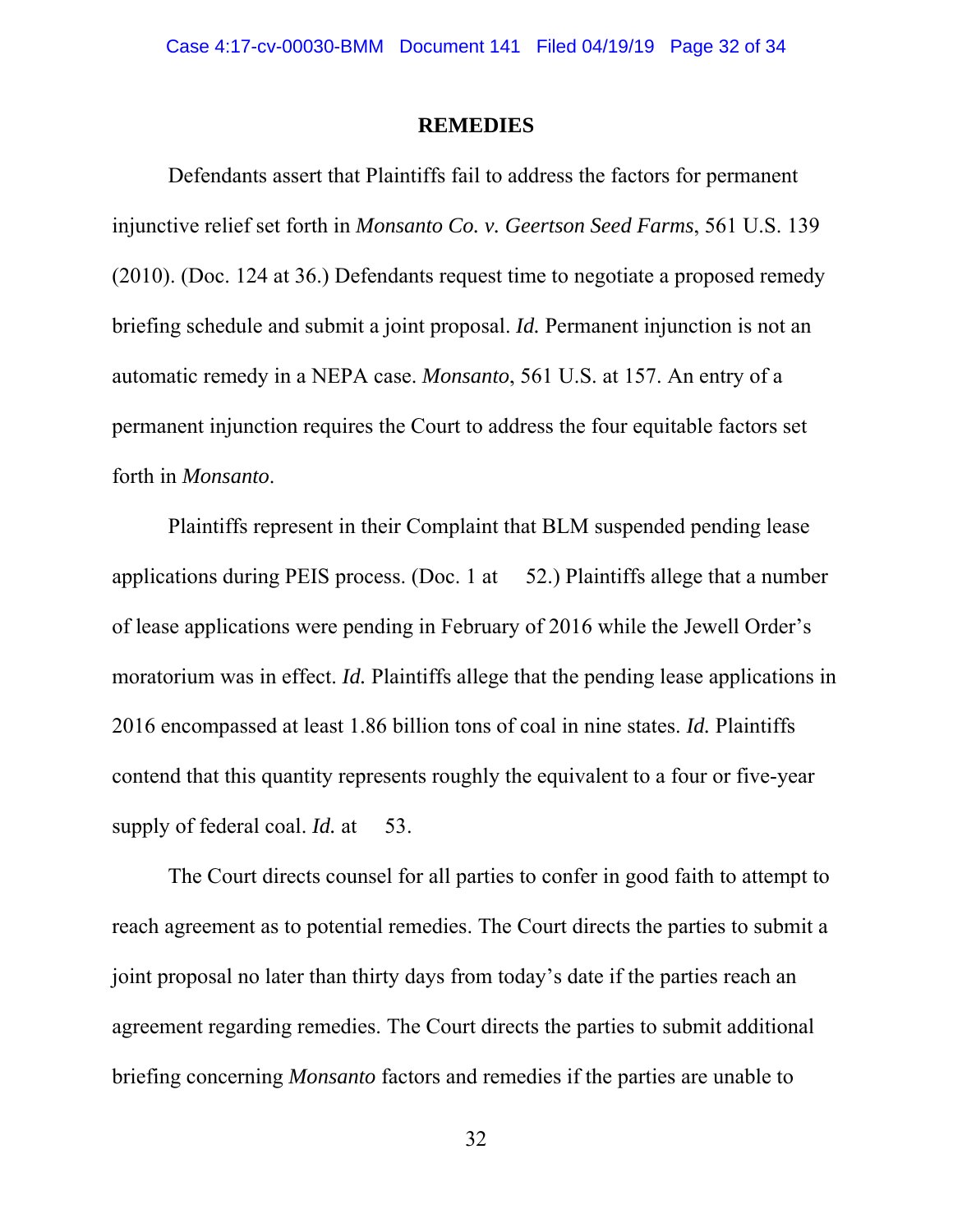reach an agreement. This additional briefing and proposed remedies shall address the current status of coal leasing, including the leases cited by Plaintiffs in their Complaint that had been affected by the moratorium. This information could impact the balancing of the four equitable factors under the analysis in *Monsanto*.

 This briefing shall consist of one brief for Plaintiffs not to exceed 7,500 words. Federal Defendants shall be allowed one brief not to exceed 7,500 words. Intervenor Defendants shall be allowed collectively one brief not to exceed 5,000 words. The word limit shall include everything from the caption to the certificate of service.

### **ORDER**

It is hereby **ORDERED** that Plaintiffs' Motions for Summary Judgment (Docs. 97 & 99 in CV-17-42-GF-BMM; and Docs. 115 & 117 in CV-17-30-GF-BMM) are **GRANTED IN PART** and **DENIED IN PART**.

It is further **ORDERED** that Defendants' and Defendant-Intervenors' Cross-Motions for Summary Judgment (Docs. 105, 107, 109 in CV-17-42-GF-BMM; and Docs. 123, 125, 127 in CV-17-30-GF-BMM) are **GRANTED IN PART** and **DENIED IN PART**.

The parties shall meet and confer in good faith to attempt to reach an agreement as to remedies. The parties shall file a joint proposal regarding remedies within thirty days of today's date if the parties reach an agreement regarding